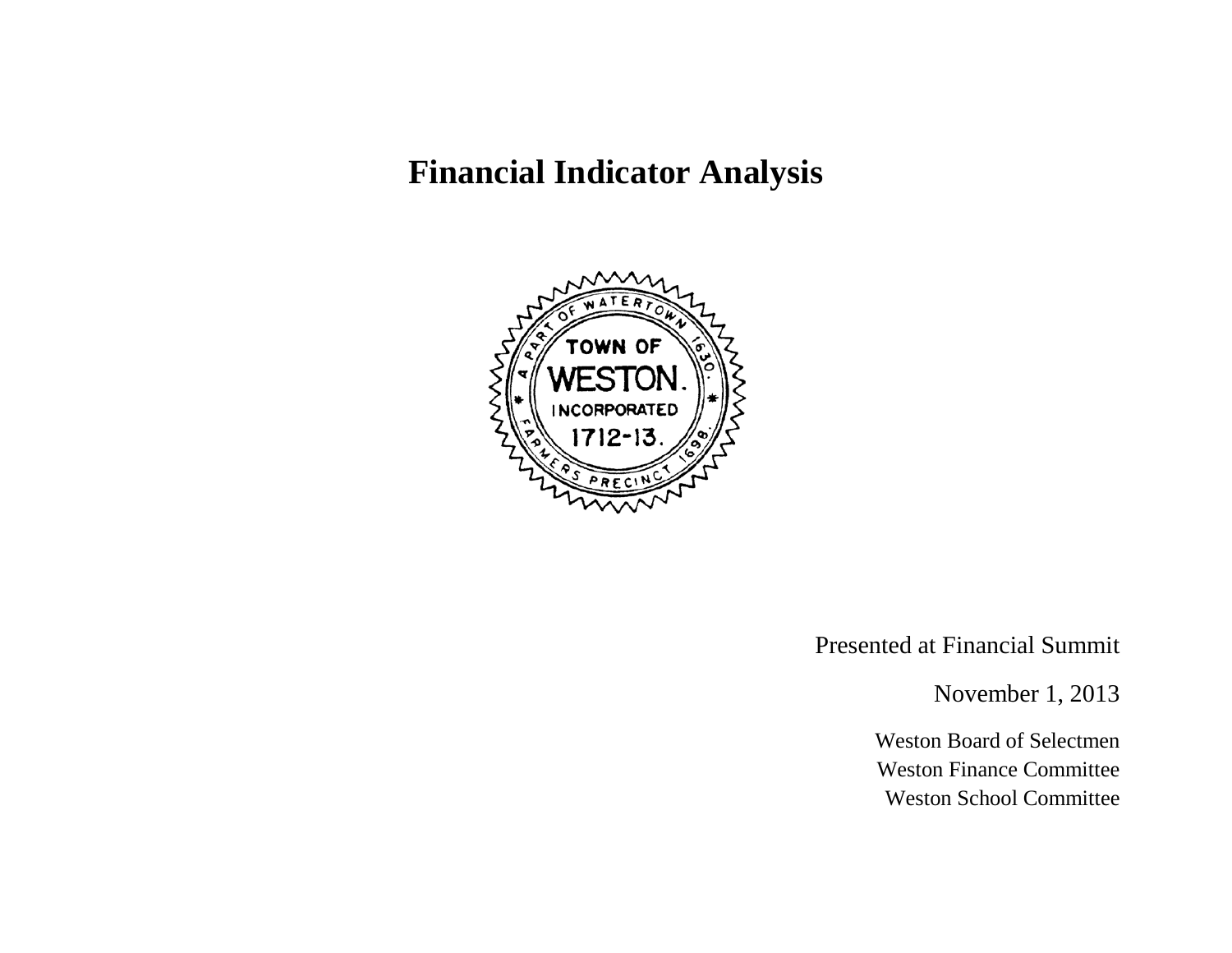### **Table of Contents**

#### Executive Summary 2

#### **Financial Forecast**

| Level Service – Revenue and Expenditure Projection: FY14-FY17    | 5 |
|------------------------------------------------------------------|---|
| "Level Tax Bill" – Revenue and Expenditure Projection: FY14-FY17 |   |

#### **Financial Indicators**

| Revenues per Household              | 9  |
|-------------------------------------|----|
| <b>State Aid</b>                    | 10 |
| Revenues Related to Economic Growth | 11 |
| <b>Property Tax Revenues</b>        | 12 |
| <b>Uncollected Property Taxes</b>   | 13 |
| Expenditures per Household          | 14 |
| Salaries and Wages                  | 15 |
| <b>Employee Benefits</b>            | 16 |
| <b>Unfunded Liabilities</b>         | 17 |
| Pension Liability                   | 18 |
| <b>Pension Benefits</b>             | 19 |
| <b>OPEB</b> Liability               | 20 |
| Debt Service                        | 21 |
| Long Term Debt                      | 22 |
| <b>Reserves/Fund Balance</b>        | 23 |
| Population                          | 24 |
| Chapter 70 Assistance               | 25 |
| FY13 Average Single Family Tax Bill | 26 |
|                                     | 27 |
|                                     |    |

Prepared by: Donna S. VanderClock, Town Manager, Sarah F. Johnson, Finance Director, Travis Ahern, Financial Analyst, and Cynthia Mahr, Director of Finance & Operations, School Department

Based on: Evaluating Financial Condition, ICMA, 2003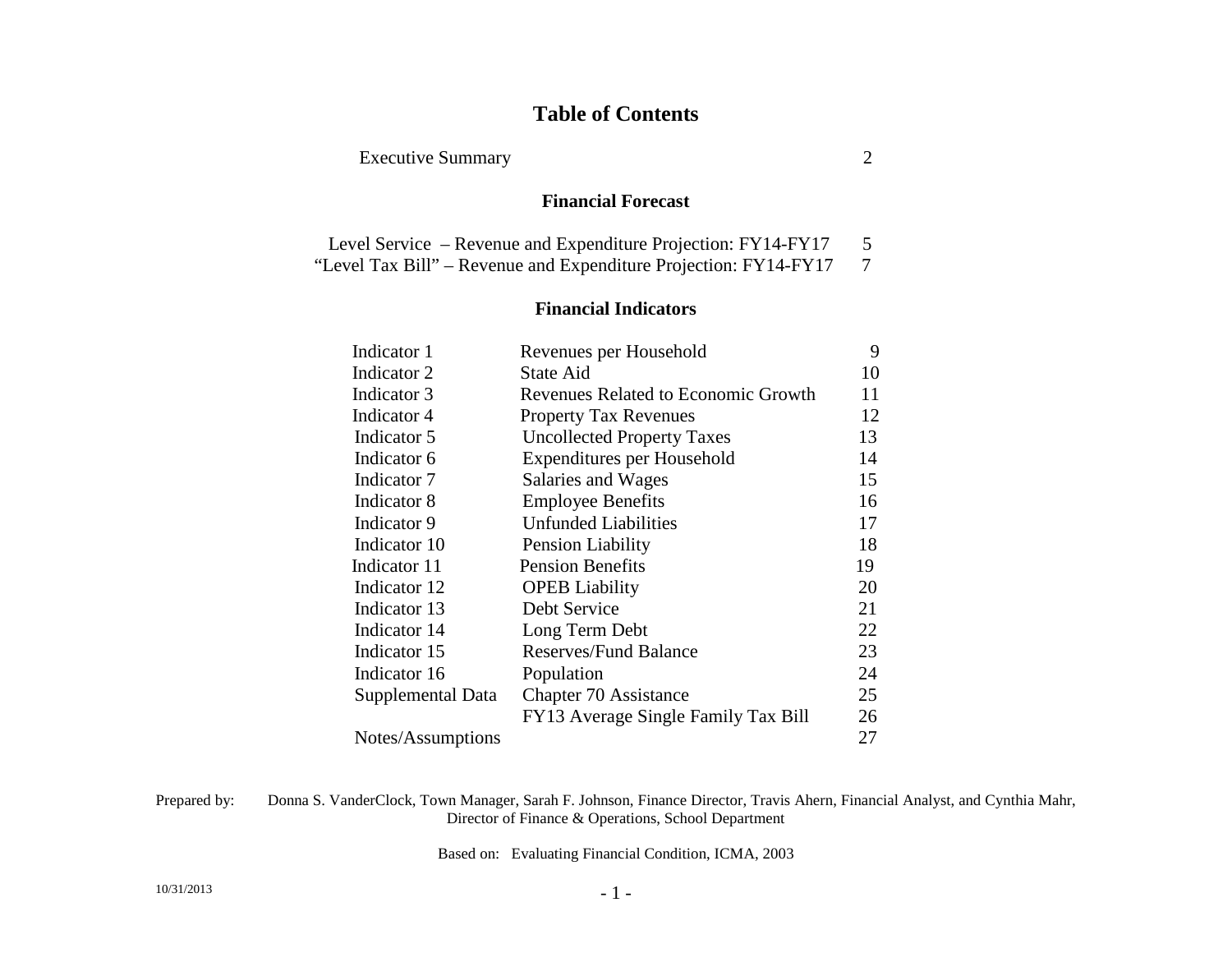# **Executive Summary**

- 1. Assuming a level service budget, the following is projected:
	- a. FY2015 a budget surplus of \$570,000
	- b. FY2016 a budget gap of \$650,000
	- c. FY2017 a budget gap of  $$840,000$
- 2. Assuming a FY2015 budget in which revenues are only allowed to rise by the amount of growth in the tax base, or a "level tax bill" budget, the following is projected:
	- a. FY2015 a budget gap of \$960,000
	- b. FY2016 a budget gap of \$680,000
	- c. FY2017 a budget gap of  $$870,000$
- 3. Highlights of Weston's financial indicators relate to six main areas of financial condition Revenue, Reserves, Expenditures, Employee Benefits, Debt, and Population.

#### Revenue

- See Financial Indicator 1 Revenues per Household
	- o Revenues per household are relatively stable.
	- o In order to shelter the Town from short-term fluctuations in any one revenue source, a concerted effort has been made to increase reserves.
- See Financial Indicator 3 Revenues Related to Economic Growth
	- o Economic growth revenues as a percentage of total revenues have decreased marginally over the last 8 years but have increased slightly since last year.
	- o A continuing reduction in economic growth revenues, particularly growth in the tax base, will reduce the Town's future operating budget flexibility.

#### Reserves

- See Financial Indicator 15 Reserves/Fund Balance
	- o The target reserve amount for the Stabilization Fund was funded as planned; however, the target should now be increased.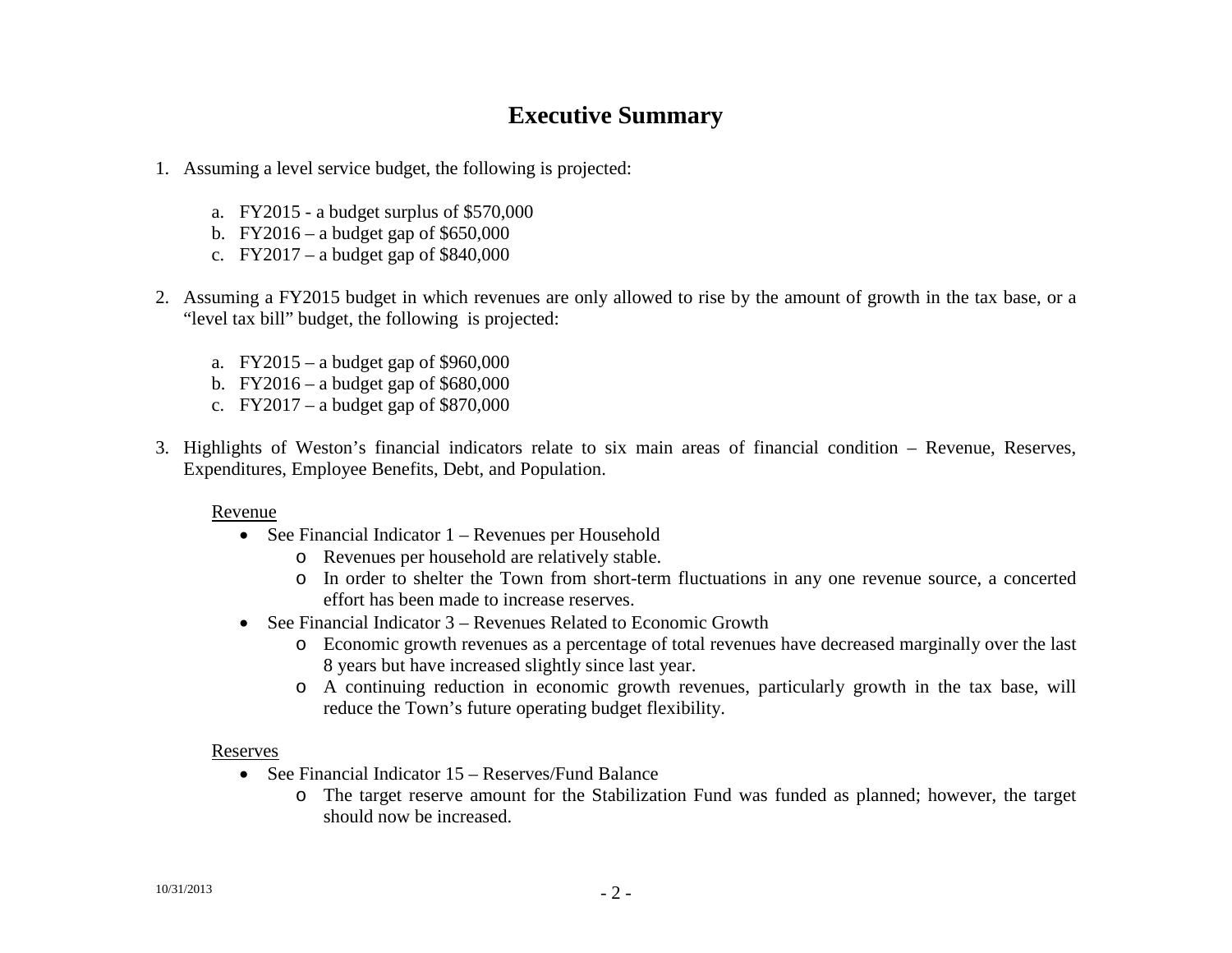- o Weston's reserve balances have steadily increased. In FY2013, when undesignated fund balance is added to the stabilization fund balance and other reserves, Weston's reserve level is at 11.2%; the recommendation of rating agencies is that reserves be between 5-15% of operating revenues.
- o Continue to fund stabilization fund contribution beyond target date. Review other reserve categories to see if the targets should be updated.

#### Expenditures

- See Financial Indicator 6 Expenditures per Household
	- o The increase in expenditures is largely related to increased costs for personnel and benefits, although the rate of increase has slowed.
	- o The FY2013 increase is primarily due to infrastructure-related expenditures in Public Works and Facilities.
- See Financial Indicator 7 Salaries and Wages (as a percentage of total spending)
	- o Efforts to lower the rate of salary increase, mainly through collective bargaining, were successful for the period FY2011-FY2013. That trend is continuing in union contracts that have been settled for FY2014-FY2016.

### Employee Benefits

- See Financial Indicator 8 Employee Benefits
	- o The rate of increase in Salaries has slowed since 2011. The enrollment in the state's Group Insurance Commission in 2010 resulted in substantial savings to the Town. Benefits spending as a % of salaries has increased, primarily because of lower salary increases.
- See Financial Indicator 10 Pension Liability (Middlesex Retirement System)
	- o The 2012 actuarial study indicates that the percent of Weston's pension liability that is funded has continued to decline. It may be advisable to set aside additional funds in the Town's Pension Stabilization Fund. The Middlesex Retirement System must plan for full funding of Weston's pension liability by 2035.
- See Financial Indicator 11 Pension Benefits Paid
	- o The percentage paid in benefits of total pension assets has increased from 9% in 2000 to 15% in 2012.
	- o As long term employees retire who have contributed 5% and 7% to the Middlesex Retirement System they are replaced by new employees who pay 9% plus 2% over \$30,000 increase overall contributions.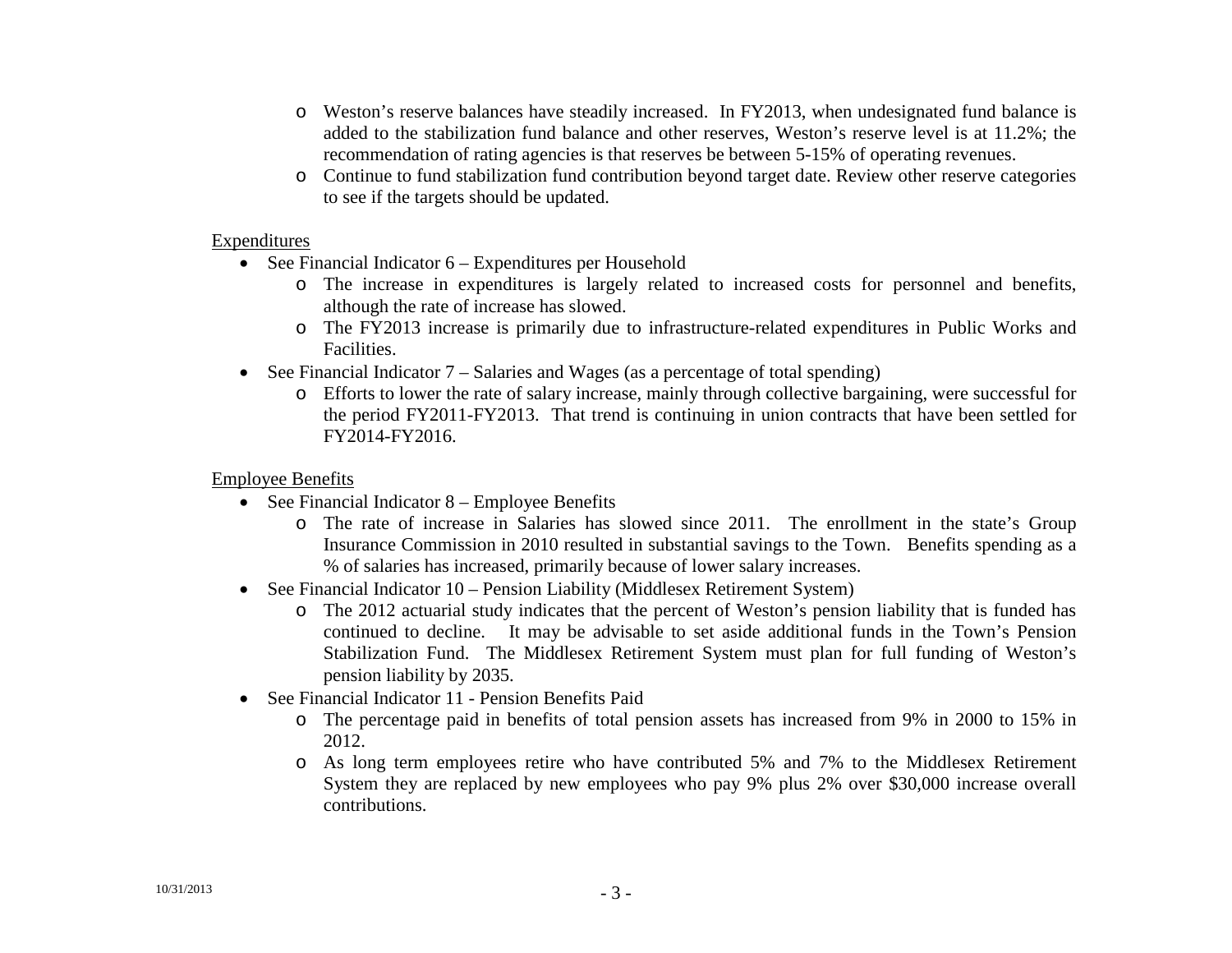#### Debt

- See Financial Indicator 13 Debt Service
	- o Debt service exceeding 15 percent of operating revenues is considered a warning indicator; Weston's debt service has hovered around the 10 percent mark since 2002.
	- o Debt service is expected to peak in FY2016, taking into account the cost of a new Police Station, but will not exceed the 15 percent threshold.
- See Financial Indicator 14 Long Term Debt
	- o High assessed valuation and healthy per capita income help offset any adverse impacts of the increased debt burden

#### Population

- See Financial Indicator 16 Population
	- o As the baby boomers age, the population of residents 60 years of age and older has steadily increased, creating additional demand for services.
	- o The number of students in Weston public schools declined by 1.8% in 2013.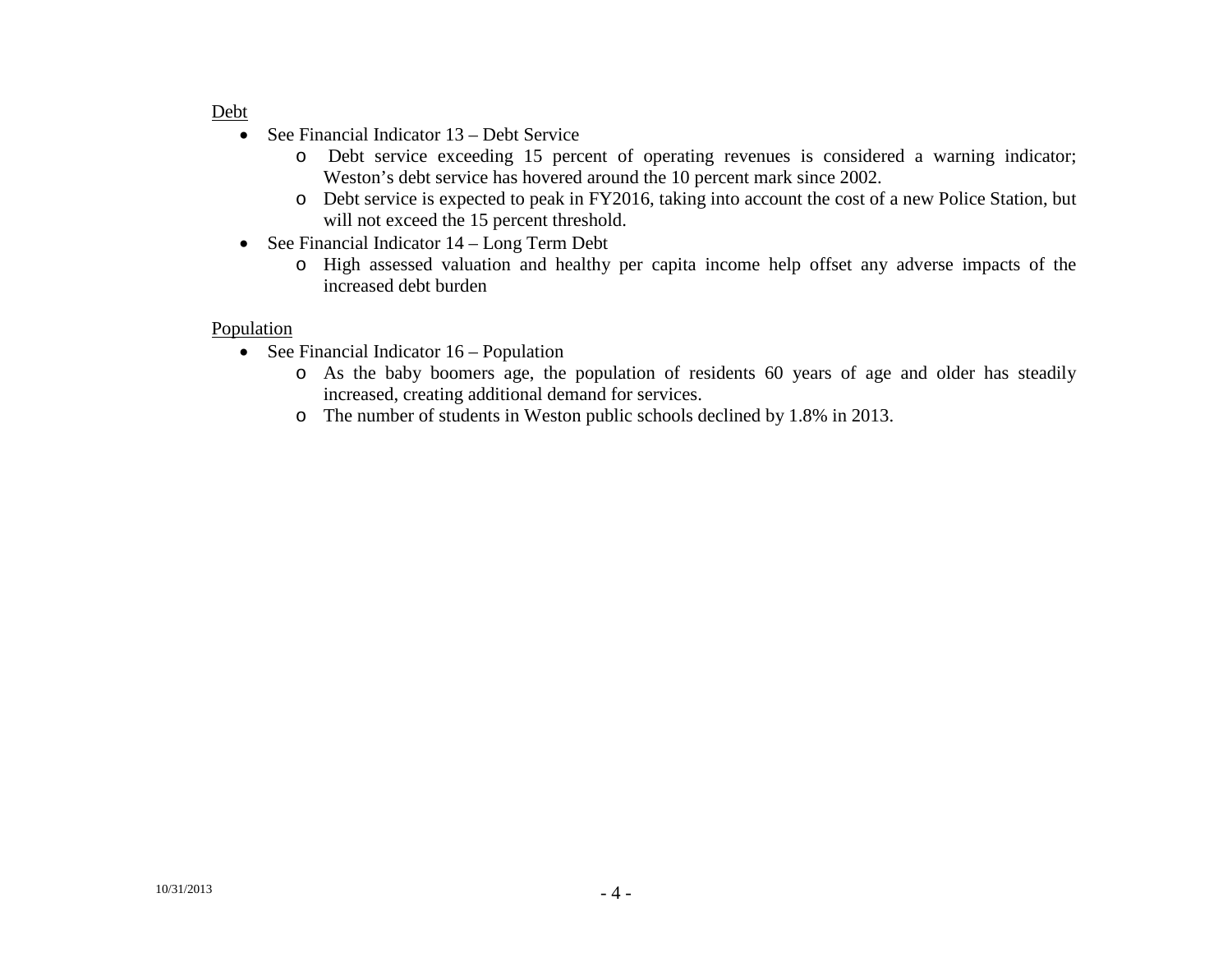#### **TOWN OF WESTON REVENUE AND EXPENDITURE PROJECTION - FY15-FY17 LEVEL SERVICE BUDGET**

|                                  |                 |                             |          | Scenario 1                  |         | <b>Scenario 2</b>                        |         |                               |         |
|----------------------------------|-----------------|-----------------------------|----------|-----------------------------|---------|------------------------------------------|---------|-------------------------------|---------|
|                                  | <b>FY14</b>     | <b>FY15</b>                 |          | <b>FY16</b>                 |         | <b>FY16</b><br><b>Level Service with</b> |         | <b>FY17</b>                   |         |
|                                  |                 |                             |          |                             |         | <b>Budget</b>                            |         |                               |         |
|                                  | As Approved by  | <b>Level Service Budget</b> |          | <b>Level Service Budget</b> |         | <b>Reductions/Revenue</b>                |         | <b>Level Service Increase</b> |         |
|                                  | <b>Town Mtg</b> |                             |          |                             |         | Increases to resolve                     |         | over Scenario 2               |         |
|                                  |                 |                             |          |                             |         | deficit                                  |         |                               |         |
|                                  | <b>Budget</b>   | <b>Requested</b>            | $%$ Inc  | Projected                   | $%$ Inc | Projected                                | $%$ Inc | Projected                     | $%$ Inc |
| <b>Expenditures</b>              |                 |                             |          |                             |         |                                          |         |                               |         |
| <b>Salaries</b>                  |                 |                             |          |                             |         |                                          |         |                               |         |
| <b>General Government</b>        | 11,388,608      | 11,701,795                  | 2.8%     | 12,023,594                  | 2.8%    | 12,023,594                               | 2.8%    | 12,384,302                    | 3.0%    |
| Education                        | 30,230,019      | 31,683,934                  | 4.8%     | 32,951,291                  | 4.0%    | 32,951,291                               | 4.0%    | 34,434,099                    | 4.5%    |
| sub-total Salaries               | 41,618,627      | 43,385,729                  | 4.2%     | 44,974,885                  | 3.7%    | 44,974,885                               | 3.7%    | 46,818,401                    | 4.1%    |
| <b>Employee Benefits</b>         |                 |                             |          |                             |         |                                          |         |                               |         |
| Group Insurance & Medicare       | 9,868,593       | 10,263,337                  | 4.0%     | 10,879,137                  | 6.0%    | 10,879,137                               | 6.0%    | 11,531,885                    | 6.0%    |
| <b>Retirement Systems</b>        | 3,876,306       | 4,139,155                   | 6.8%     | 4,420,204                   | 6.8%    | 4,420,204                                | 6.8%    | 4,773,820                     | 8.0%    |
| Workers' Comp & Unemployment     | 320,000         | 320,000                     | 0.0%     | 329,600                     | 3.0%    | 329,600                                  | 3.0%    | 339,488                       | 3.0%    |
| sub-total Employee Benefits      | 14,064,899      | 14,722,492                  | 4.7%     | 15,628,941                  | 6.2%    | 15,628,941                               | 6.2%    | 16,645,193                    | 6.5%    |
| <b>Other Unclassified</b>        |                 |                             |          |                             |         |                                          |         |                               |         |
| Insurance, Property & Liability  | 350,000         | 367,500                     | 5.0%     | 374,850                     | 2.0%    | 374,850                                  | 2.0%    | 382,347                       | 2.0%    |
| <b>Street Lighting</b>           | 44,000          | 44,000                      | 0.0%     | 44,880                      | 2.0%    | 44,880                                   | 2.0%    | 45,778                        | 2.0%    |
| Separate Articles                | 120,000         | 110,000                     | $-8.3%$  | 110,000                     | 0.0%    | 110,000                                  | 0.0%    | 110,000                       | 0.0%    |
| <b>All Other</b>                 |                 |                             |          |                             |         |                                          |         |                               |         |
| General Government               | 5,335,128       | 5,388,479                   | 1.0%     | 5,496,249                   | 2.0%    | 5,496,249                                | 2.0%    | 5,606,174                     | 2.0%    |
| Cash Capital                     | 860,000         | 160,000                     | $-81.4%$ | 200,000                     | 25.0%   | 200.000                                  | 25.0%   | 200.000                       | 0.0%    |
| Education                        | 5,519,596       | 4,814,256                   | $-12.8%$ | 4,910,541                   | 2.0%    | 4,910,541                                | 2.0%    | 5,008,752                     | 2.0%    |
| Non-Excluded Debt Service        | 46,968          | 35,640                      | $-24.1%$ | 35,180                      | $-1.3%$ | 35,180                                   | $-1.3%$ | 33,720                        | $-4.2%$ |
| sub-total All Other              | 11,761,692      | 10,398,375                  | $-11.6%$ | 10,641,970                  | 2.3%    | 10,641,970                               | 2.3%    | 10,848,646                    | 1.9%    |
| <b>Reserves</b>                  |                 |                             |          |                             |         |                                          |         |                               |         |
| Finance Committee Reserve Fund   | 540,000         | 565,000                     | 4.6%     | 576,300                     | 2.0%    | 576,300                                  | 2.0%    | 587,826                       | 2.0%    |
| <b>Facilities Maintenance</b>    | 439,898         | 461,893                     | 5.0%     | 484,988                     | 5.0%    | 484,988                                  | 5.0%    | 509,237                       | 5.0%    |
| <b>Uninsured Losses</b>          |                 |                             |          |                             |         |                                          |         |                               |         |
| <b>Workers' Comp Police/Fire</b> | 20,000          | 20,000                      | 0.0%     | 20,000                      | 0.0%    | 20,000                                   | 0.0%    | 20,000                        | 0.0%    |
| Post-Employment Benefits Reserve | 1,631,367       | 1,648,512                   | 1.1%     | 1,591,925                   | $-3.4%$ | 1,591,925                                | $-3.4%$ | 1,586,557                     | $-0.3%$ |
| <b>Stabilization Fund</b>        | 250,000         | 250,000                     | 0.0%     | 250,000                     | 0.0%    | 250,000                                  | 0.0%    | 250,000                       | 0.0%    |
| Pension Stabilization Fund       |                 |                             |          |                             |         |                                          |         |                               |         |
| <b>Compensated Absences</b>      | 110,000         | 110,000                     | 0.0%     | 120,000                     | 9.1%    | 120,000                                  | 9.1%    | 130,000                       | 8.3%    |
| sub-total Reserves               | 2,991,265       | 3,055,405                   | 2.1%     | 3,043,213                   | $-0.4%$ | 3,043,213                                | $-0.4%$ | 3,083,620                     | 1.3%    |
| <b>Budget Reduction</b>          |                 |                             |          |                             |         | (327, 937)                               |         | (327, 937)                    |         |
| <b>Total Expenditures</b>        | 70,950,483      | 72,083,501                  | 1.6%     | 74,818,739                  | 3.8%    | 74,490,801                               | 3.3%    | 77,606,048                    | 3.7%    |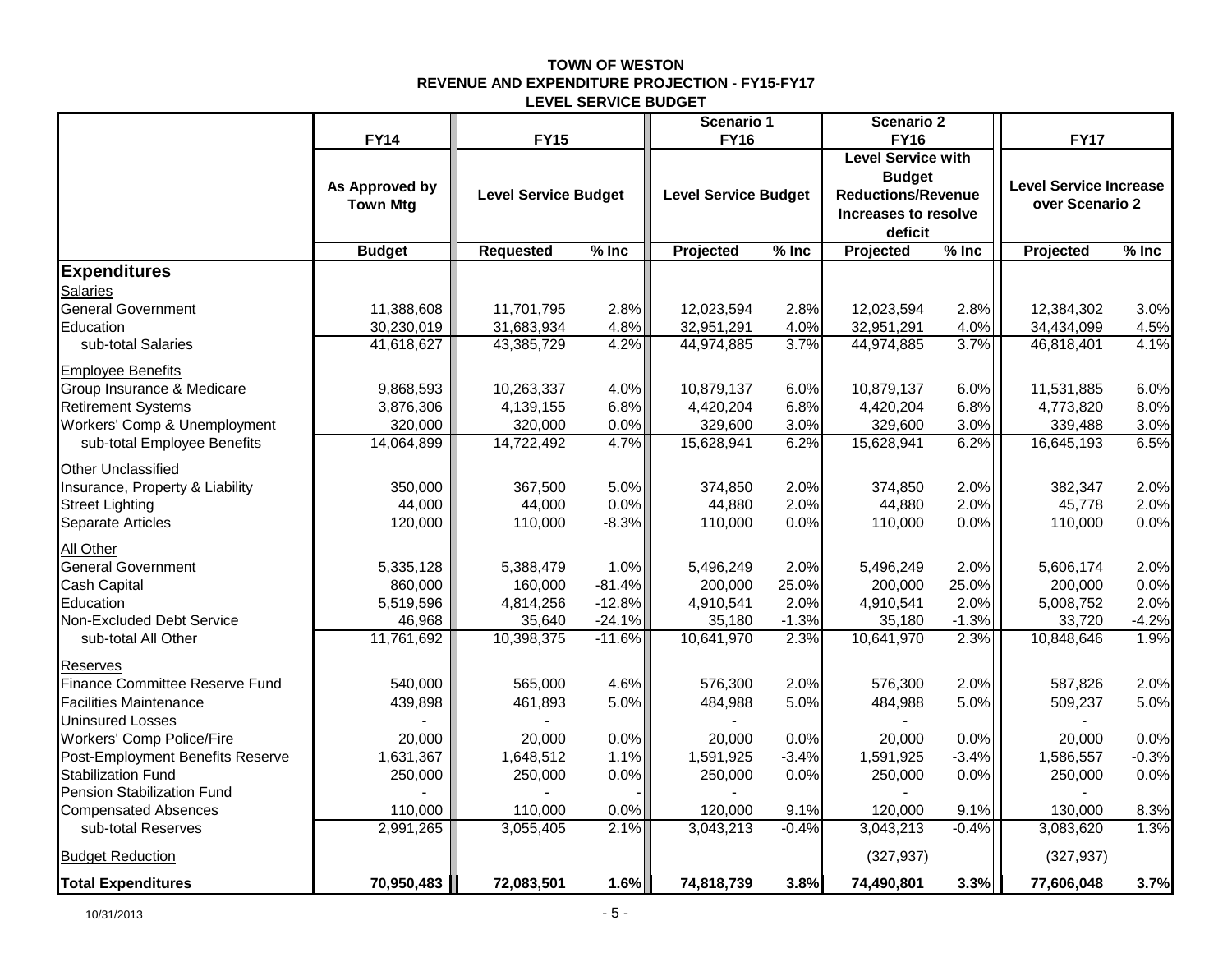#### **TOWN OF WESTON REVENUE AND EXPENDITURE PROJECTION - FY15-FY17 LEVEL SERVICE BUDGET**

|                                                                                                                 | <b>FY14</b>                                      | <b>FY15</b>                                      |                                  | Scenario 1<br><b>FY16</b>                        |                                 | <b>Scenario 2</b><br><b>FY16</b>                                                                           |                                 | <b>FY17</b>                                      |                                 |
|-----------------------------------------------------------------------------------------------------------------|--------------------------------------------------|--------------------------------------------------|----------------------------------|--------------------------------------------------|---------------------------------|------------------------------------------------------------------------------------------------------------|---------------------------------|--------------------------------------------------|---------------------------------|
|                                                                                                                 | As Approved by<br><b>Town Mtg</b>                | <b>Level Service Budget</b>                      |                                  | <b>Level Service Budget</b>                      |                                 | <b>Level Service with</b><br><b>Budget</b><br><b>Reductions/Revenue</b><br>Increases to resolve<br>deficit |                                 | <b>Level Service Increase</b><br>over Scenario 2 |                                 |
|                                                                                                                 | <b>Budget</b>                                    | <b>Requested</b>                                 | $%$ Inc                          | Projected                                        | $%$ Inc                         | Projected                                                                                                  | $\frac{1}{2}$ Inc               | Projected                                        | $%$ Inc                         |
|                                                                                                                 |                                                  |                                                  |                                  |                                                  |                                 |                                                                                                            |                                 |                                                  |                                 |
| <b>Revenue</b><br>Property Tax Levy<br>- New Growth<br>- Unused Levy Capacity<br>- Override<br><b>State Aid</b> | 60,565,917<br>950,000<br>(950,000)<br>3,705,368  | 63,053,815<br>600,000<br>(600,000)<br>3,556,311  | 4.1%<br>$-36.8%$<br>$-4.0%$      | 64,660,632<br>600,000<br>(600,000)<br>3,556,311  | 2.5%<br>0.0%<br>0.0%            | 64,660,632<br>600,000<br>(600,000)<br>3,556,311                                                            | 2.5%<br>0.0%<br>0.0%<br>0.0%    | 66,892,148<br>600,000<br>(600,000)<br>3,645,219  | 3.5%<br>0.0%<br>2.5%            |
| <b>Local Receipts</b><br>Prior Year Balances/Other<br><b>Revenue Offsets</b><br><b>Other Revenues</b>           | 4,459,168<br>3,689,000<br>(1,944,470)<br>475,501 | 4,500,697<br>3,041,000<br>(1,983,062)<br>485,011 | 0.9%<br>$-17.6%$<br>2.0%<br>2.0% | 4,500,697<br>2,936,000<br>(1,983,062)<br>492,286 | 0.0%<br>$-3.5%$<br>0.0%<br>1.5% | 4,500,697<br>2,936,000<br>(1,983,062)<br>492,286                                                           | 0.0%<br>$-3.5%$<br>0.0%<br>1.5% | 4,500,697<br>2,881,000<br>(1,983,062)<br>499,670 | 0.0%<br>$-1.9%$<br>0.0%<br>1.5% |
| Revenue Increase                                                                                                |                                                  |                                                  |                                  |                                                  |                                 | 327,937                                                                                                    |                                 | 327,937                                          |                                 |
| <b>Total Revenue</b>                                                                                            | 70,950,483                                       | 72,653,772                                       | 2.4%                             | 74,162,864                                       | 2.1%                            | 74,490,801                                                                                                 | 2.5%                            | 76,763,609                                       | 3.1%                            |
| <b>Budget Surplus (Deficit)</b>                                                                                 |                                                  | 570,271                                          |                                  | (655, 874)                                       |                                 |                                                                                                            |                                 | (842, 438)                                       |                                 |
| <b>Exempt Debt Service - Estimated</b><br>Estimated Levy Increase*                                              | 7,671,685<br>68,237,602                          | 8,783,830<br>71,267,374                          | 14.5%<br>4.4%                    | 9,154,133<br>73,814,765                          | 4.2%<br>3.6%                    |                                                                                                            |                                 | 8,918,069<br>75,810,217                          | $-2.6%$<br>2.7%                 |

*\*Assumes resolution of deficit through spending cuts or increses in other revenue sources.*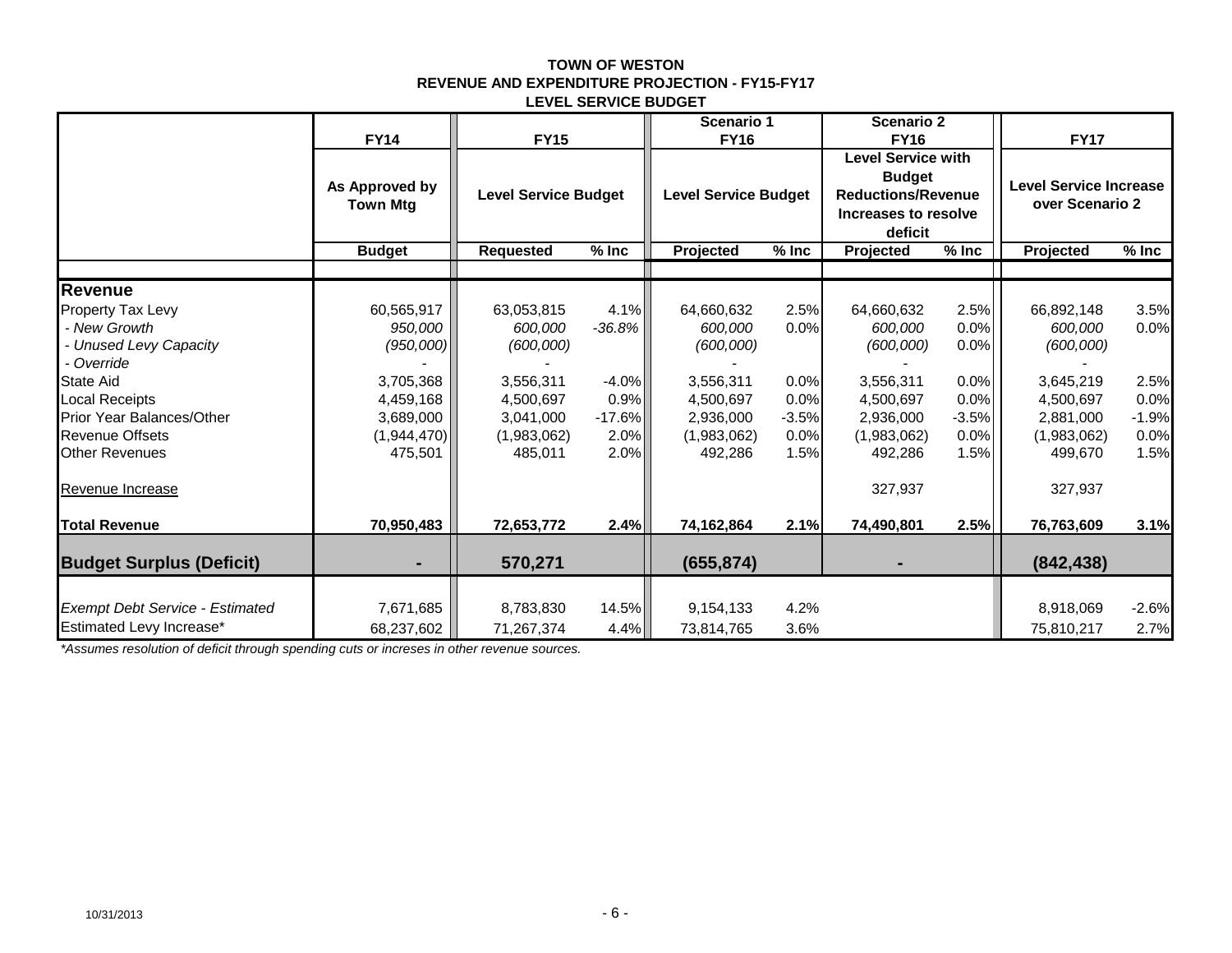#### **TOWN OF WESTON REVENUE AND EXPENDITURE PROJECTION - FY15-FY17 LEVEL TAX BILL BUDGET**

|                                                   |                 |                                  | Scenario 1 |                             | <b>Scenario 2</b> |                           |         |                        |         |
|---------------------------------------------------|-----------------|----------------------------------|------------|-----------------------------|-------------------|---------------------------|---------|------------------------|---------|
|                                                   | <b>FY14</b>     | <b>FY15</b>                      |            | <b>FY16</b>                 |                   | <b>FY16</b>               |         | <b>FY17</b>            |         |
|                                                   |                 |                                  |            |                             |                   | <b>Level Service with</b> |         |                        |         |
|                                                   |                 | Level Service Budget -           |            |                             |                   | <b>Budget</b>             |         |                        |         |
|                                                   | As Approved by  | <b>Tax Levy Increase Limited</b> |            | <b>Level Service Budget</b> |                   | <b>Reductions/Revenue</b> |         | Level Service Increase |         |
|                                                   | <b>Town Mtg</b> | to New Growth Only               |            |                             |                   | Increases to resolve      |         | over Scenario 2        |         |
|                                                   |                 |                                  |            |                             |                   | deficit                   |         |                        |         |
|                                                   | <b>Budget</b>   | <b>Requested</b>                 | $%$ Inc    | Projected                   | $%$ Inc           | Projected                 | $%$ Inc | Projected              | $%$ Inc |
| <b>Expenditures</b>                               |                 |                                  |            |                             |                   |                           |         |                        |         |
| <b>Salaries</b>                                   |                 |                                  |            |                             |                   |                           |         |                        |         |
| <b>General Government</b>                         | 11,388,608      | 11,701,795                       | 2.8%       | 12,023,594                  | 2.8%              | 12,023,594                | 2.8%    | 12,384,302             | 3.0%    |
| Education                                         | 30,230,019      | 31,683,934                       | 4.8%       | 32,951,291                  | 4.0%              | 32,951,291                | 4.0%    | 34,434,099             | 4.5%    |
| sub-total Salaries                                | 41,618,627      | 43,385,729                       | 4.2%       | 44,974,885                  | 3.7%              | 44,974,885                | 3.7%    | 46,818,401             | 4.1%    |
| <b>Employee Benefits</b>                          |                 |                                  |            |                             |                   |                           |         |                        |         |
| Group Insurance & Medicare                        | 9,868,593       | 10,263,337                       | 4.0%       | 10,879,137                  | 6.0%              | 10,879,137                | 6.0%    | 11,531,885             | 6.0%    |
| <b>Retirement Systems</b>                         | 3,876,306       | 4,139,155                        | 6.8%       | 4,420,204                   | 6.8%              | 4,420,204                 | 6.8%    | 4,773,820              | 8.0%    |
| Workers' Comp & Unemployment                      | 320,000         | 320,000                          | 0.0%       | 329,600                     | 3.0%              | 329,600                   | 3.0%    | 339,488                | 3.0%    |
| sub-total Employee Benefits                       | 14,064,899      | 14,722,492                       | 4.7%       | 15,628,941                  | 6.2%              | 15,628,941                | 6.2%    | 16,645,193             | 6.5%    |
| Other Unclassified                                |                 |                                  |            |                             |                   |                           |         |                        |         |
| Insurance, Property & Liability                   | 350,000         | 367,500                          | 5.0%       | 374,850                     | 2.0%              | 374,850                   | 2.0%    | 382,347                | 2.0%    |
| <b>Street Lighting</b>                            | 44,000          | 44,000                           | 0.0%       | 44,880                      | 2.0%              | 44,880                    | 2.0%    | 45,778                 | 2.0%    |
| Separate Articles                                 | 120,000         | 110,000                          | $-8.3%$    | 110,000                     | 0.0%              | 110,000                   | 0.0%    | 110,000                | 0.0%    |
| All Other                                         |                 |                                  |            |                             |                   |                           |         |                        |         |
| <b>General Government</b>                         | 5,335,128       | 5,388,479                        | 1.0%       | 5,496,249                   | 2.0%              | 5,496,249                 | 2.0%    | 5,606,174              | 2.0%    |
| Cash Capital                                      | 860,000         | 160,000                          | $-81.4%$   | 200,000                     | 25.0%             | 200,000                   | 25.0%   | 200,000                | 0.0%    |
| Education                                         | 5,519,596       | 4,814,256                        | $-12.8%$   | 4,910,541                   | 2.0%              | 4,910,541                 | 2.0%    | 5,008,752              | 2.0%    |
| Non-Excluded Debt Service                         | 46,968          | 35,640                           | $-24.1%$   | 35,180                      | $-1.3%$           | 35,180                    | $-1.3%$ | 33,720                 | $-4.2%$ |
| sub-total All Other                               | 11,761,692      | 10,398,375                       | $-11.6%$   | 10,641,970                  | 2.3%              | 10,641,970                | 2.3%    | 10,848,646             | 1.9%    |
| Reserves<br><b>Finance Committee Reserve Fund</b> | 540,000         | 565,000                          | 4.6%       | 576,300                     | 2.0%              | 576,300                   | 2.0%    | 587,826                | 2.0%    |
| Facilities Maintenance                            | 439,898         |                                  |            |                             |                   |                           |         |                        |         |
|                                                   |                 | 461,893                          | 5.0%       | 484,988                     | 5.0%              | 484,988                   | 5.0%    | 509,237                | 5.0%    |
| <b>Uninsured Losses</b>                           |                 |                                  |            |                             |                   |                           |         |                        |         |
| <b>Workers' Comp Police/Fire</b>                  | 20,000          | 20,000                           | 0.0%       | 20,000                      | 0.0%              | 20,000                    | 0.0%    | 20,000                 | 0.0%    |
| Post-Employment Benefits Reserve                  | 1,631,367       | 1,648,512                        | 1.1%       | 1,591,925                   | $-3.4%$           | 1,591,925                 | $-3.4%$ | 1,586,557              | $-0.3%$ |
| Stabilization Fund                                | 250,000         | 250,000                          | 0.0%       | 250,000                     | 0.0%              | 250,000                   | 0.0%    | 250,000                | 0.0%    |
| <b>Pension Stabilization Fund</b>                 |                 |                                  |            |                             |                   |                           |         |                        |         |
| <b>Compensated Absences</b>                       | 110,000         | 110,000                          | 0.0%       | 120,000                     | 9.1%              | 120,000                   | 9.1%    | 130,000                | 8.3%    |
| sub-total Reserves                                | 2,991,265       | 3,055,405                        | 2.1%       | 3,043,213                   | $-0.4%$           | 3,043,213                 | $-0.4%$ | 3,083,620              | 1.3%    |
| <b>Budget Reduction</b>                           |                 |                                  |            | (967, 627)                  |                   | (1,307,659)               |         | (1,307,659)            |         |
| <b>Total Expenditures</b>                         | 70,950,483      | 72,083,501                       | 1.6%       | 73,851,112                  | 2.5%              | 73,511,079                | 2.0%    | 76,626,326             | 3.8%    |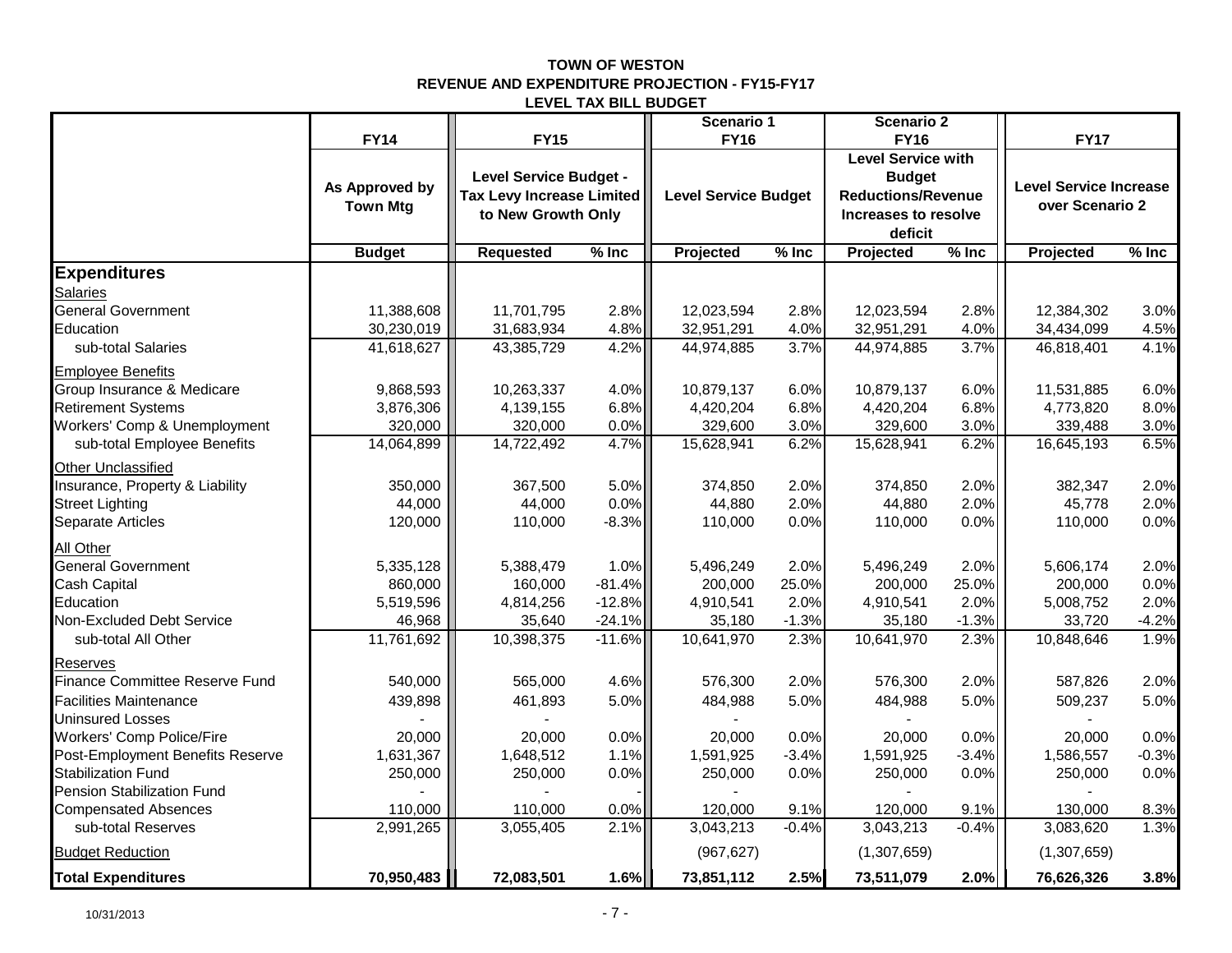#### **TOWN OF WESTON REVENUE AND EXPENDITURE PROJECTION - FY15-FY17 LEVEL TAX BILL BUDGET**

|                                                                                                                                                                                                        | <b>FY14</b>                                                                                         | <b>FY15</b>                                                                                         |                                                                 | Scenario 1<br><b>FY16</b>                                                                           |                                                         | <b>Scenario 2</b><br><b>FY16</b>                                                                           |                                                                 | <b>FY17</b>                                                                                         |                                                         |
|--------------------------------------------------------------------------------------------------------------------------------------------------------------------------------------------------------|-----------------------------------------------------------------------------------------------------|-----------------------------------------------------------------------------------------------------|-----------------------------------------------------------------|-----------------------------------------------------------------------------------------------------|---------------------------------------------------------|------------------------------------------------------------------------------------------------------------|-----------------------------------------------------------------|-----------------------------------------------------------------------------------------------------|---------------------------------------------------------|
|                                                                                                                                                                                                        | As Approved by<br><b>Town Mtg</b>                                                                   | <b>Level Service Budget -</b><br>Tax Levy Increase Limited<br>to New Growth Only                    |                                                                 | <b>Level Service Budget</b>                                                                         |                                                         | <b>Level Service with</b><br><b>Budget</b><br><b>Reductions/Revenue</b><br>Increases to resolve<br>deficit |                                                                 | <b>Level Service Increase</b><br>over Scenario 2                                                    |                                                         |
|                                                                                                                                                                                                        | <b>Budget</b>                                                                                       | <b>Requested</b>                                                                                    | $%$ Inc                                                         | Projected                                                                                           | $%$ Inc                                                 | Projected                                                                                                  | $%$ Inc                                                         | Projected                                                                                           | $%$ Inc                                                 |
| Revenue                                                                                                                                                                                                |                                                                                                     |                                                                                                     |                                                                 |                                                                                                     |                                                         |                                                                                                            |                                                                 |                                                                                                     |                                                         |
| Property Tax Levy<br>- New Growth<br>- Unused Levy Capacity<br>- Override<br><b>State Aid</b><br><b>Local Receipts</b><br>Prior Year Balances/Other<br><b>Revenue Offsets</b><br><b>Other Revenues</b> | 60,565,917<br>950,000<br>(950,000)<br>3,705,368<br>4,459,168<br>3,689,000<br>(1,944,470)<br>475,501 | 61,515,917<br>600,000<br>(600,000)<br>3,556,311<br>4,500,697<br>3,041,000<br>(1,983,062)<br>485,011 | 1.6%<br>$-36.8%$<br>$-4.0%$<br>0.9%<br>$-17.6%$<br>2.0%<br>2.0% | 63,668,815<br>600,000<br>(600,000)<br>3,556,311<br>4,500,697<br>2,936,000<br>(1,983,062)<br>492,286 | 3.5%<br>0.0%<br>0.0%<br>0.0%<br>$-3.5%$<br>0.0%<br>1.5% | 63,668,815<br>600,000<br>(600,000)<br>3,556,311<br>4,500,697<br>2,936,000<br>(1,983,062)<br>492,286        | 3.5%<br>0.0%<br>0.0%<br>0.0%<br>0.0%<br>$-3.5%$<br>0.0%<br>1.5% | 65,875,535<br>600,000<br>(600,000)<br>3,645,219<br>4,500,697<br>2,881,000<br>(1,983,062)<br>499,670 | 3.5%<br>0.0%<br>2.5%<br>0.0%<br>$-1.9%$<br>0.0%<br>1.5% |
| Revenue Increase                                                                                                                                                                                       |                                                                                                     |                                                                                                     |                                                                 |                                                                                                     |                                                         | 340,032                                                                                                    |                                                                 | 340,032                                                                                             |                                                         |
| <b>Total Revenue</b>                                                                                                                                                                                   | 70,950,483                                                                                          | 71,115,874                                                                                          | 0.2%                                                            | 73,171,047                                                                                          | 2.9%                                                    | 73,511,079                                                                                                 | 3.4%                                                            | 75,759,092                                                                                          | 3.1%                                                    |
| <b>Budget Surplus (Deficit)</b>                                                                                                                                                                        |                                                                                                     | (967, 627)                                                                                          |                                                                 | (680, 065)                                                                                          |                                                         |                                                                                                            |                                                                 | (867, 234)                                                                                          |                                                         |
| <b>Exempt Debt Service - Estimated</b><br>Estimated Levy Increase*                                                                                                                                     | 7,671,685<br>68,237,602                                                                             | 8,783,830<br>70,299,747                                                                             | 14.5%<br>3.0%                                                   | 9,154,133<br>72,822,948                                                                             | 4.2%<br>3.6%                                            |                                                                                                            |                                                                 | 8,918,069<br>74,793,604                                                                             | $-2.6%$<br>2.7%                                         |

*\*Assumes resolution of deficit through spending cuts or increases in other revenue sources.*

NOTE: The 2.5% allowable increase in the levy not used in this projection amounts to approximately \$1.5 million in FY15.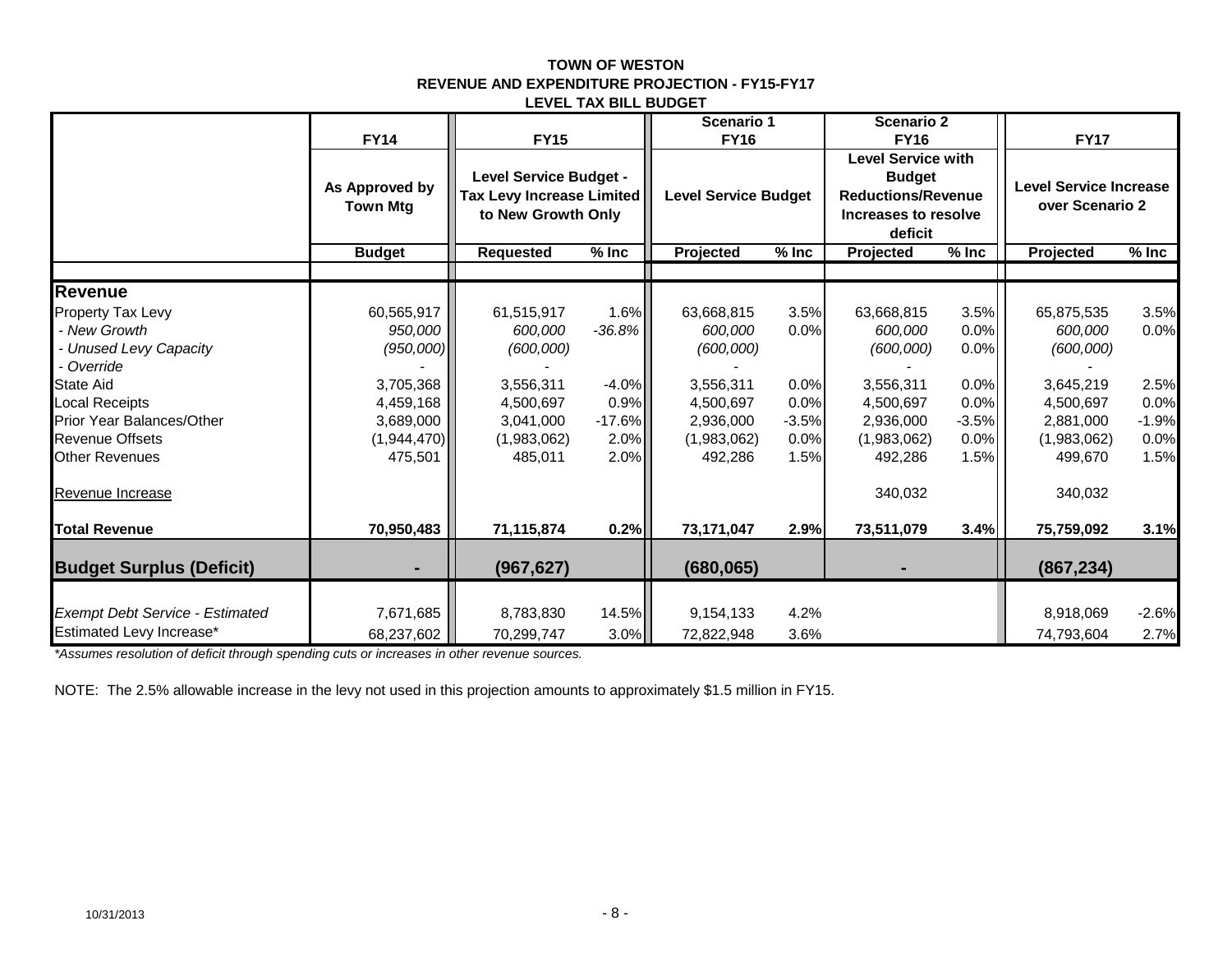## **FINANCIAL INDICATOR 1- Revenues per Household**

**A decrease in net operating revenues per household (constant dollars) is considered a warning indicator.**



**Formula:** Households (taxable parcels w/dwelling) Net operating revenues (constant dollars)

| fiscal year                               | 2004       | 2005l          | 2006       | 2007       | <b>2008</b> | 2009 l     | 2010       | 2011       | 2012       | 2013       |
|-------------------------------------------|------------|----------------|------------|------------|-------------|------------|------------|------------|------------|------------|
| Gross operating revenues/transfers        | 51,727,843 | 54,447,205     | 59,714,178 | 63,781,914 | 68,327,434  | 70,220,100 | 70.641.472 | 73,117,964 | 72.957.723 | 73,630,500 |
| Less: excluded debt                       | 5,599,897  | 5,664,033      | 5,929,773  | 6,378,930  | 463,699     | 7,391,436  | 205,908    | 6,810,118  | 7,266,714  | 6,747,256  |
| Net operating revenues                    | 46,127,946 | 48,783,172     | 53,784,405 | 57,402,984 | 60,863,735  | 62,828,664 | 63,435,564 | 66,307,846 | 65,691,009 | 66,883,244 |
| CPI-U, 2000 base year                     | 114.0      | 118.6          | 122.9      | 123.9      | 131.7       | 127.2      | 128.9      | 133.3      | 134.5      | 137.0      |
| CPI-U, 2000 base, adj. constant dollars   | 87.7%      | 84.3%          | 81.4%      | 80.7%      | 75.9%       | 78.6%      | 77.6%      | 75.0%      | 74.4%      | 73.0%      |
| Net operating revenues (constant dollars) | 40,453,038 | .146.764<br>41 | 43.773.003 | 46,341,484 | 46,217,063  | 49,396,232 | 49,215,673 | 49,732,242 | 48,856,365 | 48,803,747 |
| Households (taxable parcels w/dwelling)   | 3,477      | 3.569          | 3,596      | 3,597      | 3.589       | 3,595      | 3,595      | 3,613      | 3,618      | 3,624      |
| <b>Net Operating Revenues per</b>         |            |                |            |            |             |            |            |            |            |            |
| Household (constant dollars)              | 11.634     | 11.529         | 12.173     | 12,883     | 12.877      | 13.740     | 13,690     | 13.765     | 13.504     | 13,467     |
| Percent change from prior year            | $-2.86%$   | $-0.91%$       | 5.58%      | 5.84%      | $-0.05%$    | 6.70%      | $-0.37%$   | 0.55%      | $-1.90\%$  | $-0.27%$   |

**Analysis**: Revenues per Household is one measure of the Town's ability to maintain existing service levels. For most general government services, costs increase as the number of households increase; in 2013, an increase in the number of dwellings was due mainly to the Highland Meadows development which, when all four phases of construction are completed, will comprise 69 freestanding homes and attached townhomes. For education, the number of students is a more appropriate measure.

Weston's revenue growth, in constant dollars (used instead of current dollars to adjust for inflation), has generally been positive due to growth in the residential tax base and tax increases (i.e., overrides). FY2013's drop in net operating revenue per household is due to a 1.6% increase in households coupled with a 0.9% increase in gross operating revenues/transfers.

**Outlook**: In order to shelter the Town from short-term fluctuations in any one revenue source, a concerted effort is being made to increase reserves.

*Note : Analysis does not include enterprise funds: Water, Recreation and Brook School Apartments.*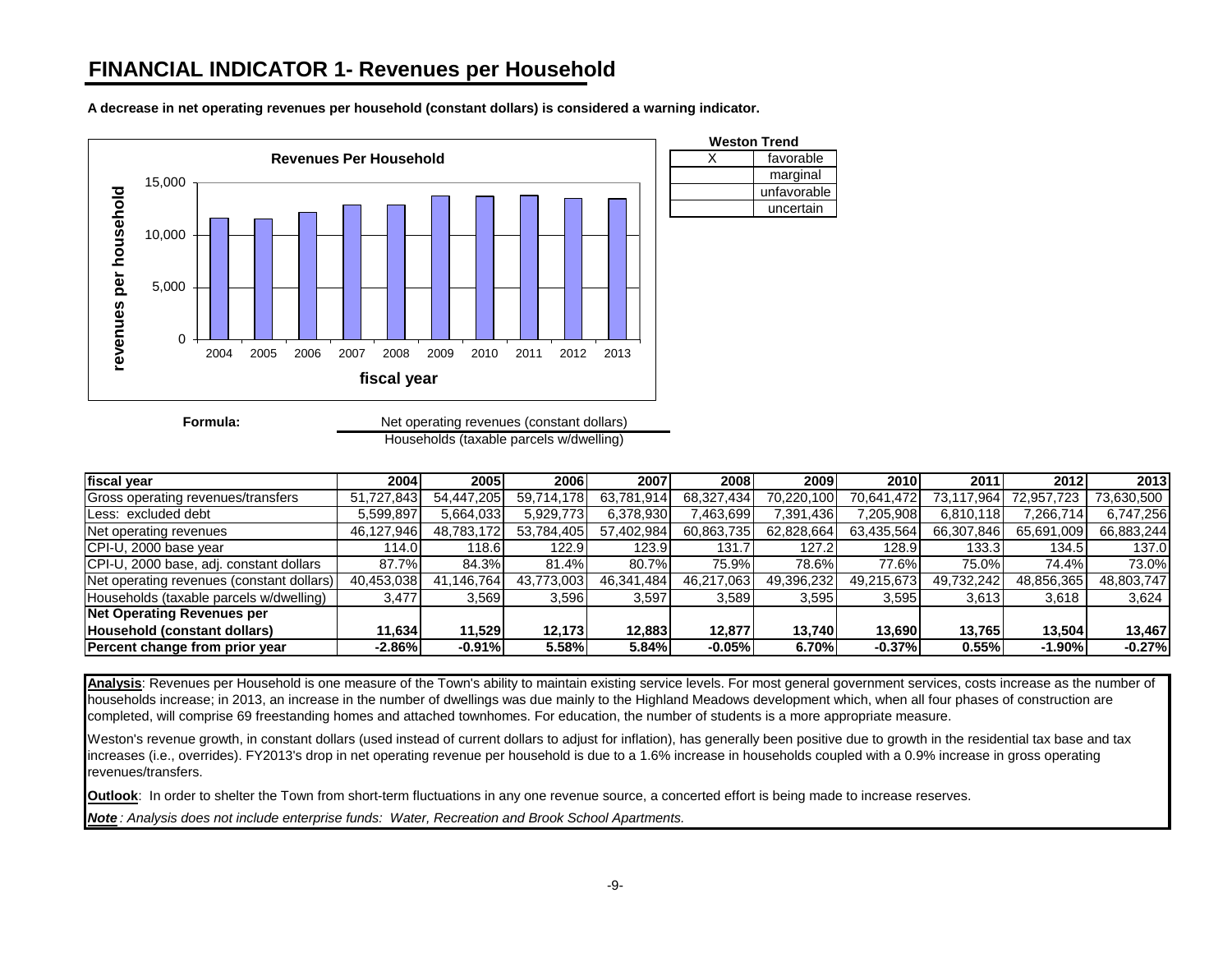# **FINANCIAL INDICATOR 2 - State Aid**

**Reductions in State Aid, as a percentage of operating revenues, is considered a warning indicator particularly if the Town does not have adequate reserves to offset reductions.**



State Aid

Operating Revenues

| fiscal year                            | 2005      | 2006                                        | 2007      | 2008      | 2009      | 2010                                                              | 2011      | 2012      | 2013      | $2014*$   |
|----------------------------------------|-----------|---------------------------------------------|-----------|-----------|-----------|-------------------------------------------------------------------|-----------|-----------|-----------|-----------|
| Net operating revenues                 |           | 48.783.172 53.784.405 57.402.984 60.863.735 |           |           |           | 62,828,664 63,435,564 66,307,846 65,691,009 66,883,244 72,681,537 |           |           |           |           |
| State Aid (Cherry Sheet) revenues*     | 3.110.804 | 3.255.599                                   | 3.723.873 | 4.295.040 | 4.722.852 | 4.435.150                                                         | .269.484  | 3.664.945 | 3.747.352 | 3.722.995 |
| Less: School building reimbursements   | .213.4561 | .213.4561                                   | .312.547  | .426.237  | .436.390  | .454.017                                                          | .454.017  | 816.230   | 816.234   | 741.853   |
| Net State aid revenues                 | .897.348  | 2.042.143                                   | 2.411.326 | 2.868.803 | 3.286.462 | 2.981.133                                                         | 2.815.467 | 2.848.715 | 2.931.118 | 2.981.142 |
| State aid as a percentage of operating |           |                                             |           |           |           |                                                                   |           |           |           |           |
| <b>Irevenues</b>                       | 3.9%      | 3.8%                                        | 4.2%      | 4.7%      | 5.2%      | 4.7%                                                              | 4.2%      | 4.3%      | 4.4%      | 4.1%      |

favorable

unfavorable uncertain

*\*FY2014 Net operating revenues based on projections*

**Formula:**

**Analysis**: Though the Town does not have a significant reliance on State Aid, any dependence on such aid may be difficult to manage when there is a reduction in funding. Net State Aid revenues dropped from 2009 to 2011, returning to 2010 levels in 2014. The amount for school building reimbursement decreased by over 40% in 2012 because the MSBA provided a lump sum reimbursement for the balance due on the 1997 Middle School renovation project at the time the Town refunded the bonds. State aid for school projects is now provided while the project is being constructed, so the Town borrows only its share.

**Outlook**: The Town cannot depend on any significant increase in State Aid. There is a trickle down effect of cutbacks at the federal level impacting state and municipal budgets and cutbacks on the state level impacting municipal budgets. We continue to estimate this revenue source conservatively.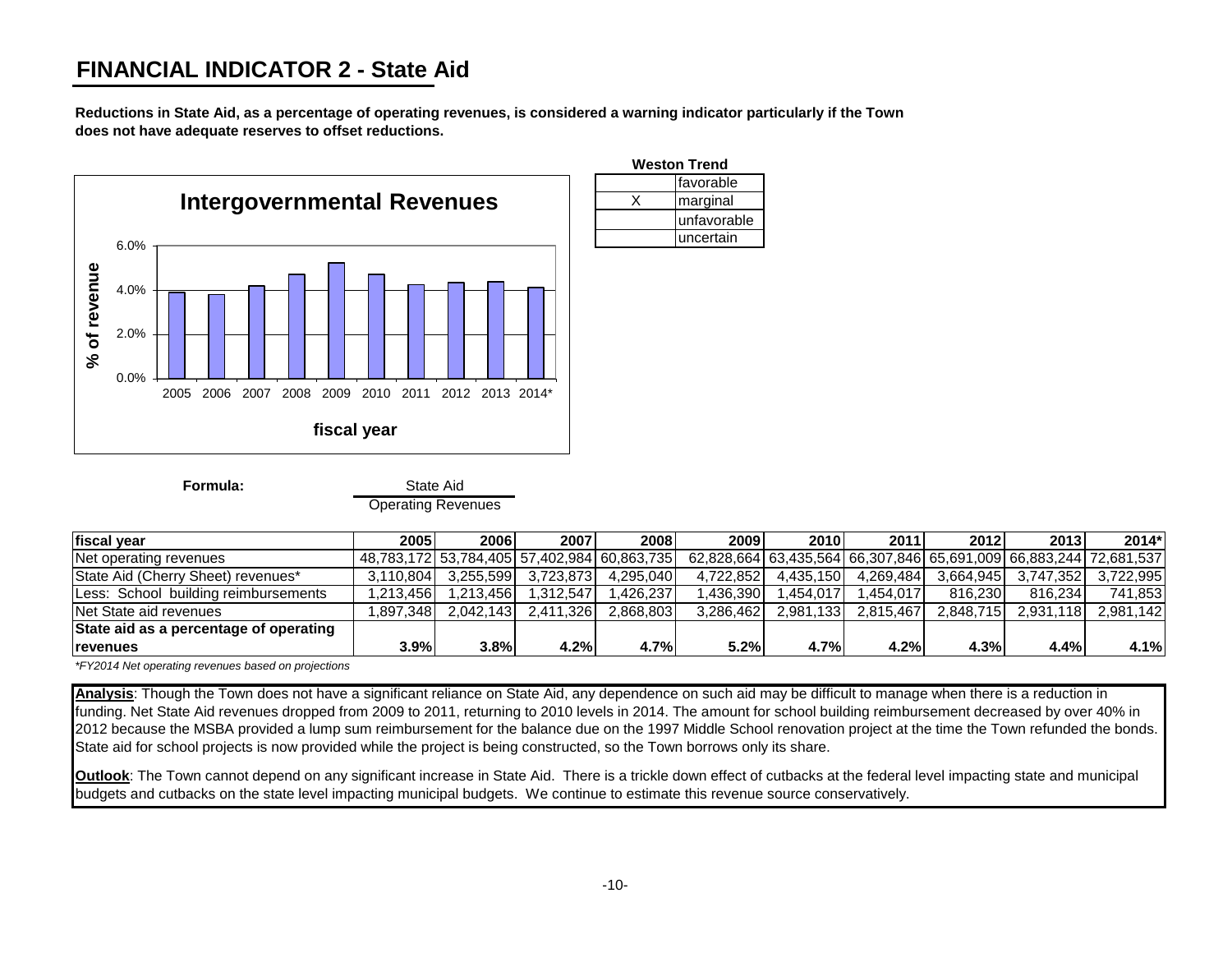# **FINANCIAL INDICATOR 3 - Revenues Related to Economic Growth**



**Decreasing economic growth revenues, as a percentage of net operating revenues, is considered a warning indicator.**

| Weston Trend |
|--------------|
| favorable    |
| marginal     |
| unfavorable  |
| uncertain    |

**fiscal year 2004 \* 2005 2006 2007 2008 2009 2010 2011 2012 2013** Net (non-exempt) operating revenues 46,127,946 48,783,172 53,784,405 57,402,984 60,863,735 62,828,664 63,435,564 66,307,846 65,691,009 66,883,244 Building permit fees | 609,800| 770,944| 862,343| 787,734| 838,047| 1,184,174| 800,122| 843,286| 824,166| 693,083 Motor vehicle excise 2,263,215 2,431,820 2,317,442 2,454,132 2,557,093 2,587,461 2,039,944 2,614,061 2,418,788 2,445,833 Tax levy from new construction 1,944,757 1,051,747 1,322,894 1,420,504 1,094,715 1,122,064 1,111,655 1,470,272 897,752 1,156,485<br>Total: economic growth revenues 4,817,772 4,254,511 4,502,679 4,662,370 4,489,855 4,893,699 3 Total: economic growth revenues 4,817,772 4,254,511 4,502,679 4,662,370 4,489,855 4,893,699 3,951,721 4,927,619 4,140,706 4,295,401 **Economic Growth revenues as a percentage of operating revenues 10.4% 8.7% 8.4% 8.1% 7.4% 7.8% 6.2% 7.4% 6.3% 6.4%**

*\* FY2004 increase in the tax levy from new construction includes 18 months of new growth instead of 12.*

**Analysis**: Economic growth revenues are responsive to changes in the economic base and inflation. A balance between growth and other (non growth) revenues mitigates the effect of economic growth or decline. During a recession, a high percentage of non growth revenues is an advantage. This insulates the tax base to some degree during a recession. After a significant drop in motor vehicle excise tax in FY10, this revenue source rebounded in FY11 and has since stabilized. In FY13, motor vehicle excise revenue reached the previous 5 year average. In FY13, building permit fees, an indicator of future New Growth, saw a 15.9% decrease from FY12, but looking forward, Q1 of FY14 has shown a 37% increase in these permits over Q1 of FY13. New growth increased significantly in FY13, increasing the Town's flexibility with regard to the FY14 budget.

**Outlook**: New growth is projected to see a slight decrease again in FY14, but it will not be as drastic as the FY12 reduction, which marked the completion of the Biogen Idec project. During the economic downturn, the Town has not had to draw on its reserves, but instead has continued to add to reserves to protect against future revenue declines.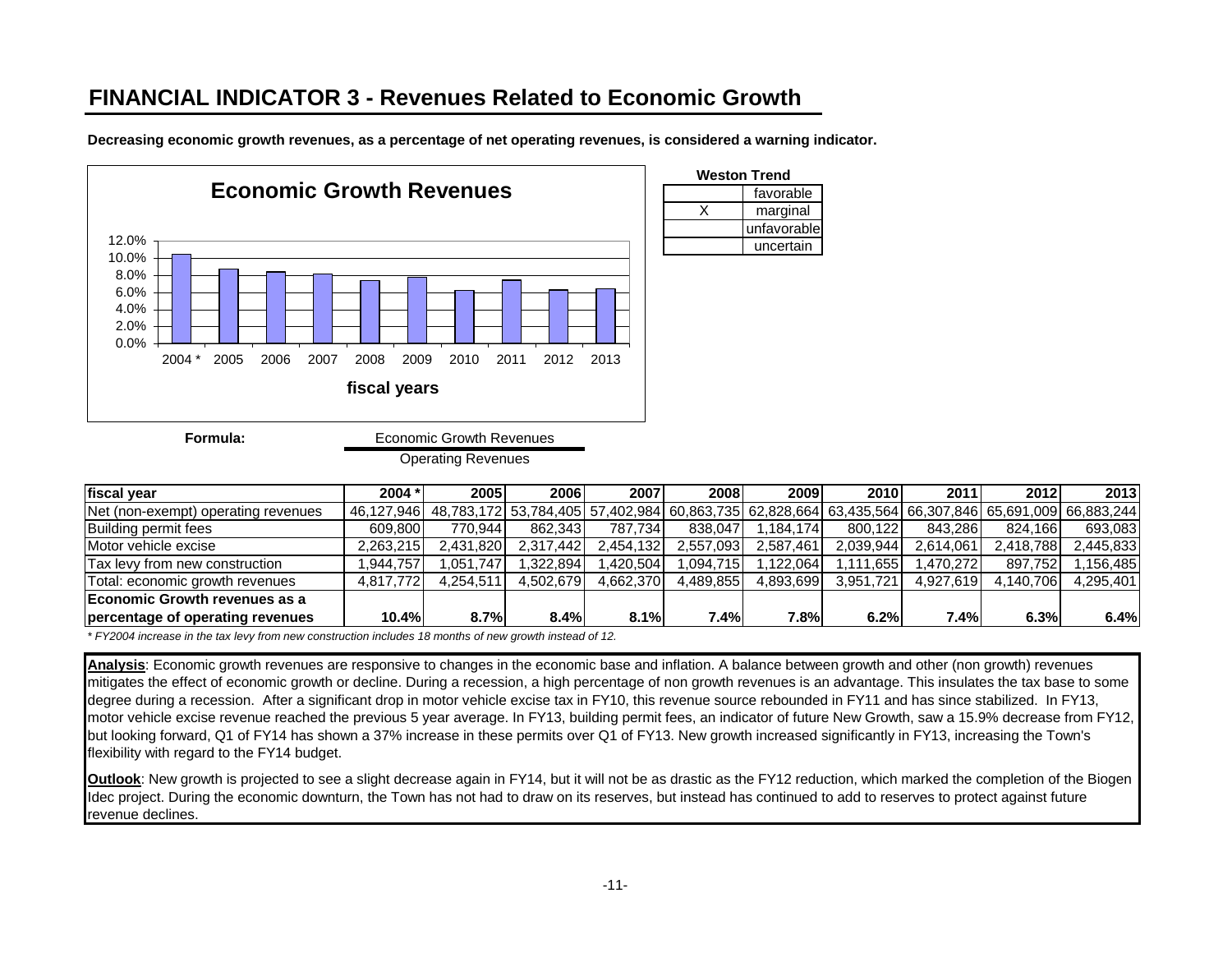### **FINANCIAL INDICATOR 4 - Property Tax Revenues**



**A decline in property tax revenues (constant dollars) is considered a warning indicator.**

| <b>Weston Trend</b> |
|---------------------|
| favorable           |
| marginal            |
| unfavorable         |
| uncertain           |
|                     |

**Formula:** Property tax revenues (constant dollars)

| fiscal year                                          | 2004       | 2005       | 2006*      | 2007*      | 2008       | 2009       | 2010       | 2011       | 2012       | 2013       |
|------------------------------------------------------|------------|------------|------------|------------|------------|------------|------------|------------|------------|------------|
| Property tax levy limit (incl. unused levy capacity) | 43,824,936 | 45,880,523 | 49,962,268 | 54,173,687 | 57,473,218 | 59,808,218 | 62.037.805 | 64.491.774 | 67,337,393 | 69,477,740 |
| Less: debt exemptions                                | 5,599,897  | 5,664,033  | 5,929,773  | 6,378,930  | 7,463,699  | 7,391,436  | 7,205,908  | 6,810,118  | 7,266,714  | 6,747,256  |
| Less: community preservation act surcharge           | .147.521   | 160,288    | 1.314.821  | ,382,903   | ,488,000   | 1,574,790  | ,605,810   | .622.366   | 1.675.490  | 1,717,377  |
| Net property tax revenues                            | 37,077,518 | 39,056,202 | 42,717,674 | 46,411,854 | 48,521,519 | 50,841,992 | 53.226.087 | 56,059,290 | 58,395,189 | 61,013,107 |
| CPI-U, 2000 base year                                | 114.0      | 118.6      | 122.9      | 123.9      | 131.7      | 127.2      | 128.9      | 133.31     | 134.5      | 137.0      |
| CPI-U, 2000 base, adj. constant dollars              | 87.7%      | 84.3%      | 81.4%      | 80.7%      | 75.9%      | 78.6%      | 77.6%      | 75.0%      | 74.4%      | 73.0%      |
| <b>Property tax revenues (constant dollars)</b>      | 32,516,042 | 32,942,432 | 34,766,228 | 37,468,334 | 36,844,964 | 39,972,246 | 41,294,781 | 42,045,615 | 43,430,245 | 44,520,392 |
| Percent increase over prior year (constant dollars)  | 5.1%       | 1.3%       | 5.5%       | 7.8%       | $-1.7%$    | 8.5%       | 3.3%       | 1.8%       | 3.3%       | 2.5%       |
| * Prop. 2 1/2 override approved                      |            |            | .370.000   | .100,000   |            |            |            |            |            |            |

*The substantial increase in the property tax levy in FY04 is due to a change in the "new growth" formula whereby 18 months of new construction was added to the tax base rather than 12 months.*

**Analysis**: Property tax revenues are analyzed separately because they are the Town's primary revenue source for both operating and capital spending. Any decrease in property tax revenues should be monitored to ensure that the collection rate of taxes remains high. Increases due to operating overrides should be noted for their impact on future override requests.

**Outlook**: There has not been a Proposition 2 1/2 override since FY07, and there is \$3.2 million in unused tax levy capacity.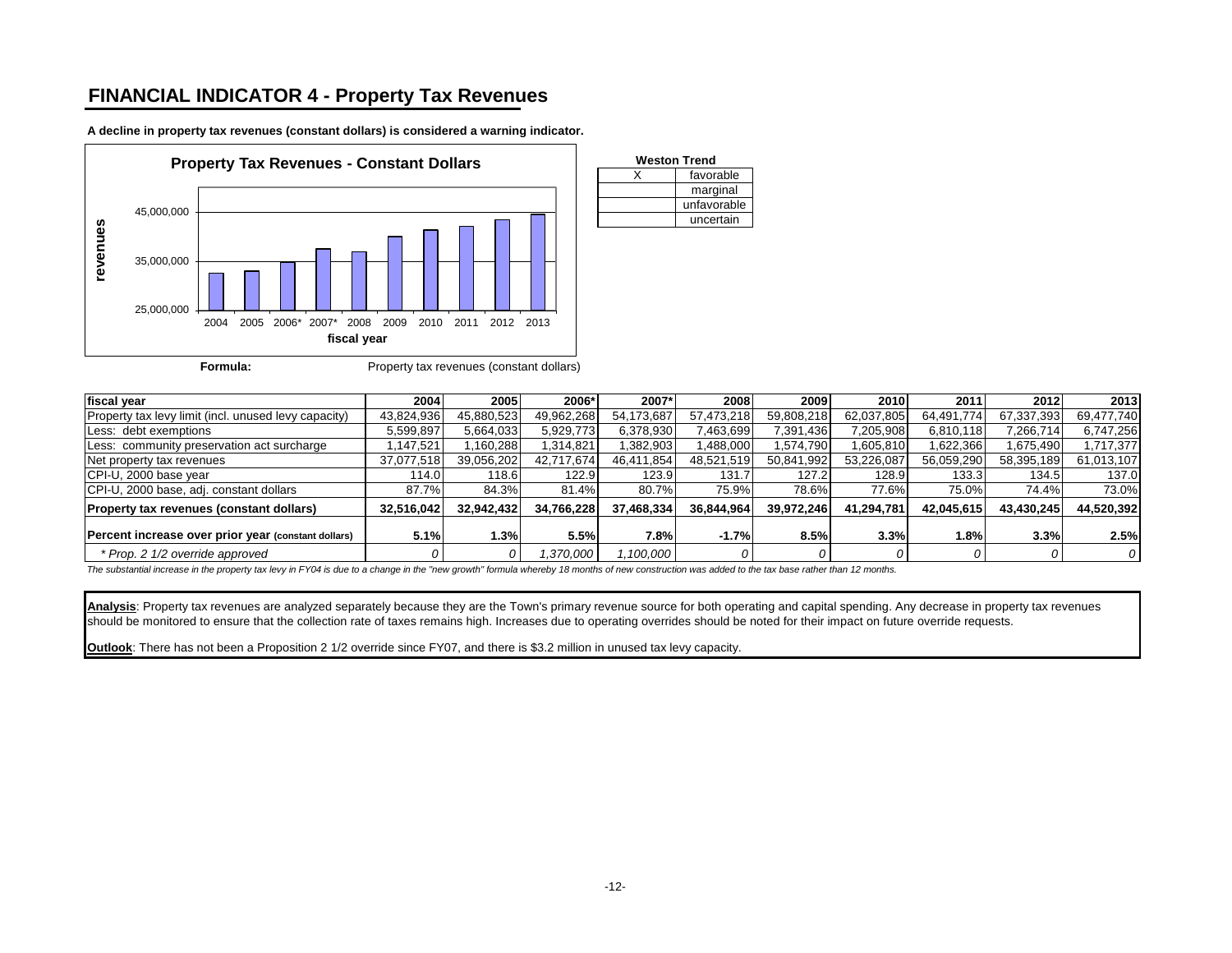# **FINANCIAL INDICATOR 5 - Uncollected Property Taxes**

**Uncollected property taxes (as a percent of the property tax levy) of 5-8 percent is considered a warning indicator.**



Net Property Tax Levy

| fiscal year                              | 2004    | 2005                                                                                                                   | 2006    | 2007    | 2008    | 20091   | <b>2010</b> | 2011    | 2012    | 2013    |
|------------------------------------------|---------|------------------------------------------------------------------------------------------------------------------------|---------|---------|---------|---------|-------------|---------|---------|---------|
| Property tax levy (actual tax levy)      |         | 41,621,336  43,758,392  48,312,623  51,442,333  54,440,553  56,998,334  58,075,330  59,920,567  63,256,256  64,423,334 |         |         |         |         |             |         |         |         |
| Reserved for abatements and exemptions   | 474.956 | 425.009                                                                                                                | 400.586 | 410.128 | 442.790 | 436.493 | 385.361     | 423.816 | 458.354 | 430.916 |
| Net property tax levy                    |         | 41,146,380 43,333,383 47,912,037 51,032,205 53,997,763 56,561,841 57,689,969 59,496,751 62,797,902 63,992,418          |         |         |         |         |             |         |         |         |
| Uncollected taxes as of June 30          | 292.681 | 334.460                                                                                                                | 448.429 | 314.093 | 600.281 | 705.134 | 729.004     | 705.380 | 668.147 | 723.116 |
| Uncollected taxes as a percentage of net |         |                                                                                                                        |         |         |         |         |             |         |         |         |
| property tax levy                        | 0.7%l   | 0.8%                                                                                                                   | 0.9%    | 0.6%    | $.1\%$  | $1.2\%$ | $1.3\%$     | .2%     | 1.1%    | 1.1%    |

*note: includes CPA surcharge beginning FY02*

**Analysis**: An increase in uncollected property taxes may indicate an inability by property owners to pay their taxes due to economic constraints. Additionally, as uncollected property taxes rise, liquidity decreases, resulting in less cash on hand for the Town to invest or reserve. The credit rating organizations generally consider uncollected taxes in excess of five percent as a warning trend.

**Outlook**: Weston has always maintained a positive position on this indicator, and despite the economic downturn, has shown a positive trend over the past few fiscal years.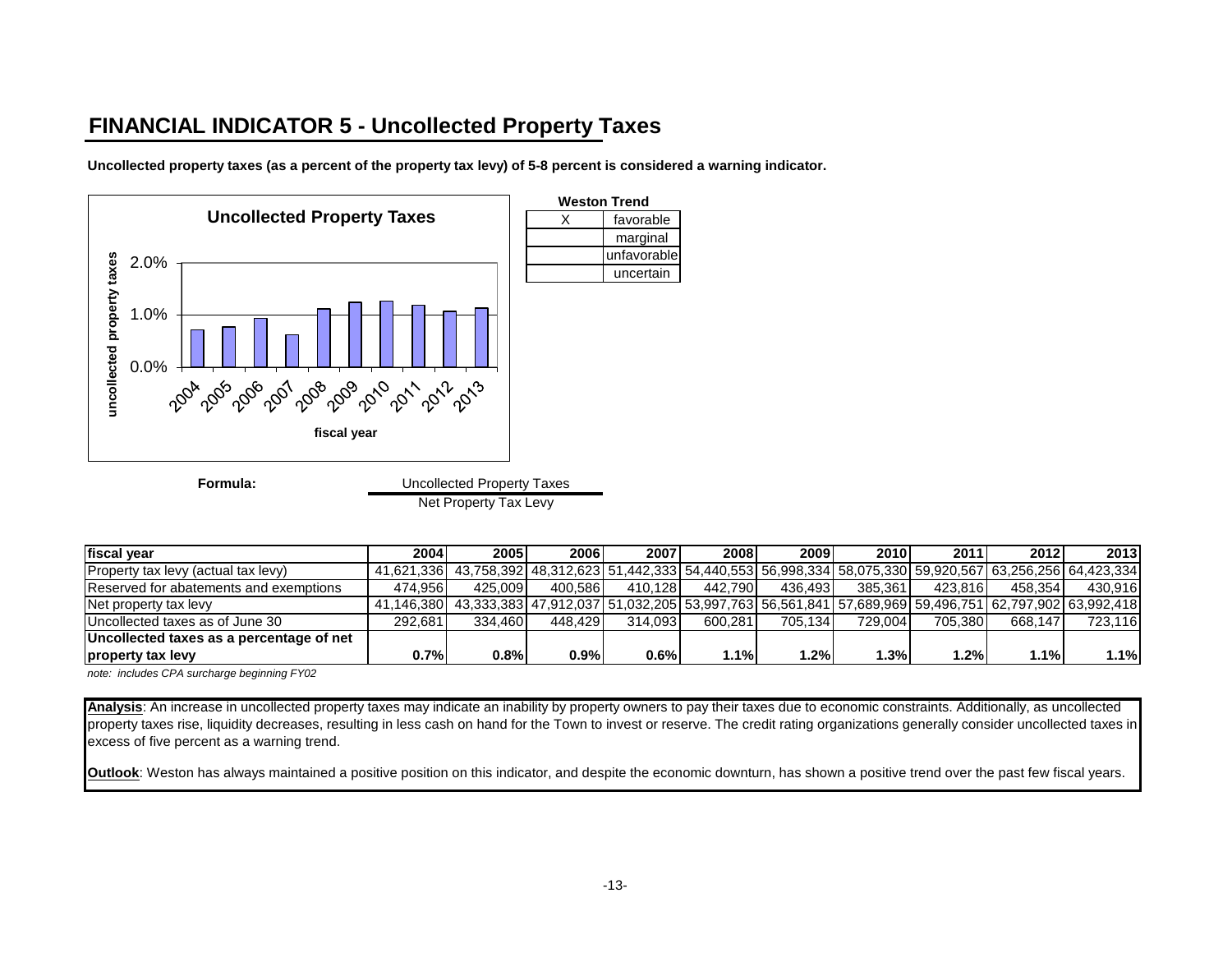### **FINANCIAL INDICATOR 6 - Expenditures per Household**



**Increasing net operating expenditures per household, in constant dollars, may be considered a warning indicator.**

**Formula:**

Net operating expenditures and transfers (constant dollars)

favorable

unfavorable uncertain

households

| fiscal year                                     | 2004       | 2005                             | 2006                 | 2007            | 2008       | 2009                                                                                               | 2010                    | 2011       | 2012                  | 2013      |
|-------------------------------------------------|------------|----------------------------------|----------------------|-----------------|------------|----------------------------------------------------------------------------------------------------|-------------------------|------------|-----------------------|-----------|
| School department and Minuteman                 | 23.657.832 |                                  |                      |                 |            | 24,583,640 25,852,075 26,883,365 28,681,804 30,204,852 31,885,479 32,171,523 33,315,728 34,155,516 |                         |            |                       |           |
| Unclassified (excluding exempt debt)            | 8,147,973  |                                  | 9.317.152 10.521.401 | 12.287.169      | 13,058,251 | 12.482.601                                                                                         | 11.914.297              | 13.090.855 | 13.488.568 13.815.257 |           |
| Administration and finance                      | .564,259   | 694,366                          | 1.664.113            | 1,913,342       | 2,322,914  | 2,102,833                                                                                          | 2,155,132               | 2,224,643  | 2,449,451             | 2,408,001 |
| <b>Facilities Town-wide</b>                     |            |                                  |                      |                 | 541.614    | 426.499                                                                                            | 547.325                 | 742.305    | 577,352               | 724,956   |
| Planning and land use                           | 286,811    | 288.286                          | 327.556              | 492.209         | 540.079    | 540.746                                                                                            | 646.049                 | 619.286    | 663.402               | 638,943   |
| Public safety                                   | 4,774,386  | 4,892,682                        | 5,060,450            | 5,490,445       | 5.517.744  | .779<br>5.651                                                                                      | 5,697,165               | 5,703,795  | 6,077,856             | 6,085,745 |
| Public works (excl. water div., incl. snow)     | 2,830,700  | 3,107,194                        | 2,850,656            | 2,867,011       | 3,176,818  | 3,518,161                                                                                          | 3,229,052               | 3,272,007  | 3,573,603             | 4,020,443 |
| Health and human service (excl. BSA as of FY06) | 689,603    | 737.715                          | 454,793              | 431,296         | 472,802    | 529,860                                                                                            | 549,221                 | 611,325    | 621,280               | 637,715   |
| Cultural and leisure                            | 1,675,976  | .230.136                         | ,241,335             | ,423,416        | .455.504   | .465.715                                                                                           | .583.132                | 1,642,244  | .643,800              | 640,200   |
| CPI-U, 2000 base year                           | 114.0      | 118.6                            | 122.9                | 123.9           | 131.7      | 127.2                                                                                              | 128.9                   | 133.3      | 134.5                 | 137.0     |
| CPI-U, 2000 base, adj. constant dollars         | 87.7%      | 84.3%                            | 81.4%                | 80.7%           | 75.9%      | 78.6%                                                                                              | 77.6%                   | 75.0%      | 74.4%                 | 73.0%     |
| Net operating expenditures (constant dollars)   |            | 38,260,246 38,673,732 39,042,825 |                      | .808.706<br>-41 |            | 42,347,244 44,753,204                                                                              | 45,159,044   45,059,717 |            | 46,416,954 46,792,392 |           |
| <b>Households</b>                               | 3,477      | 3,569                            | 3,596                | 3,597           | 3,589      | 3,595                                                                                              | 3,595                   | 3,613      | 3,618                 | 3,624     |
| Net Operating Expenditures per Household        |            |                                  |                      |                 |            |                                                                                                    |                         |            |                       |           |
| (constant dollars)                              | 11.004     | 10,836                           | 10.857               | 11.623          | 11.799     | 12.449                                                                                             | 12.562                  | 12.472     | 12,829                | 12,912    |

*Note: Beginning in FY04, Cultural and Leisure includes the Public Library and only the General Fund contribution for Recreation.*

*Note: Health and Human Services does not include Brook School Apartments beginning FY06, since it was made an enterprise fund.*

**Analysis**: Increasing per household expenditures can indicate that the cost of providing service is increasing more rapidly than the Town's ability to pay, especially if spending is increasing faster than the residents' collective personal income. Increasing expenditures may also indicate that the demographics of the Town are changing, requiring increased spending in related services (i.e. Schools or Council on Aging services)*.* 

**Outlook**: Weston's increase in expenditures has largely been related to increasing costs for personnel and benefits, however, this trend was slowed by the Town's switch in FY10 to GIC provided health plans and a reduction in the overall level of salary increase. The largest expenditure increases in FY13 were found in Public Works and Facilities Town-Wide, each of which had significant expenditures in continuing balance accounts that were created to maintain the infrastructure of the Town.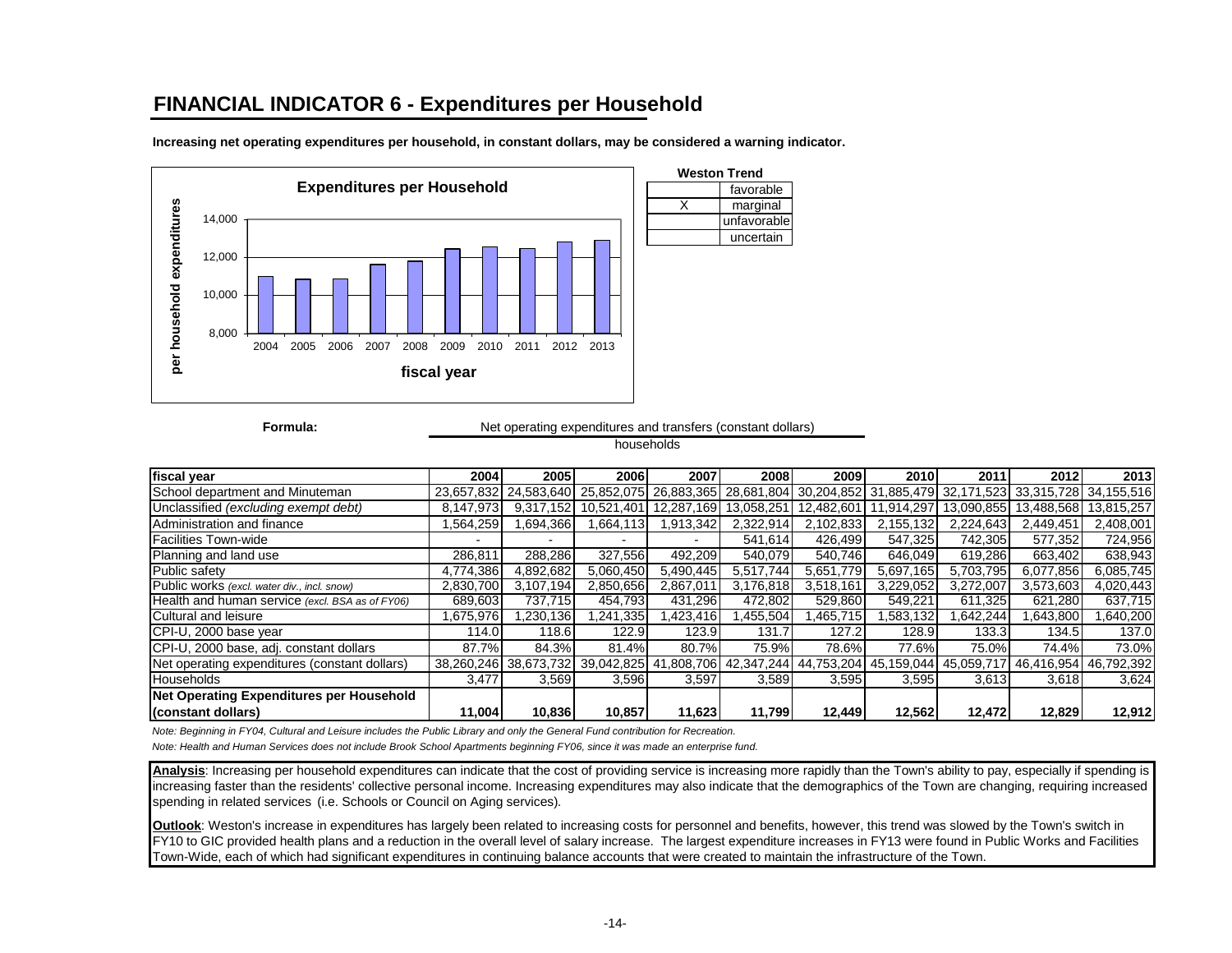# **FINANCIAL INDICATOR 7 - Salaries and Wages**

**Increasing personnel costs as a percentage of total spending is considered a warning indicator.**



**Formula:**

| Net operating expenditures |  |
|----------------------------|--|
|----------------------------|--|

| fiscal year                           | 2004   | 2005                                                   | 2006    | 2007     | <b>2008</b> | 2009                                                   | <b>2010</b> | 2011   | 2012                                                   | 2013   |
|---------------------------------------|--------|--------------------------------------------------------|---------|----------|-------------|--------------------------------------------------------|-------------|--------|--------------------------------------------------------|--------|
| Net operating expenditures            |        | 43,627,540 45,851,171 47,972,379 51,788,253 55,767,530 |         |          |             |                                                        |             |        | 56.923.046 58.206.852 60.077.983 62.411.040 64.126.776 |        |
| Less: Minuteman high school           | 31.817 | 52.3751                                                | 111.148 | 151.166L | 73.2501     | 73.164                                                 | 49.3381     | 49.889 | 81.140                                                 | 81.634 |
| Net operating expenditures            |        | 43,595,723 45,798,796 47,861,231 51,637,087 55,694,280 |         |          |             | 56.849.882 58.157.514 60.028.094 62.329.900 64.045.142 |             |        |                                                        |        |
| General government and school wages   |        | 29.849.288 31.108.148 32.628.848 34.999.618 37.299.815 |         |          |             |                                                        |             |        | 39.382.480 41.101.146 41.452.090 42.165.600 43.278.158 |        |
| Salaries and wages as a percentage of |        |                                                        |         |          |             |                                                        |             |        |                                                        |        |
| operating expenditures                | 68.5%  | 67.9%                                                  | 68.2%   | 67.8%    | 67.0%       | 69.3%                                                  | 70.7%       | 69.1%  | 67.6%                                                  | 67.6%  |

marginal unfavorable uncertain

**Analysis**: Increasing salaries and wages as a percent of operating expenditures may be an indicator of two trends: First, it may point to future pension and health insurance costs since both of these items are related to the number and compensation level of employees. Second, if salaries and wages as a percent of operating expenditures are increasing because the Town is reducing its expenditures on maintenance and capital outlay, it may be an indicator of deferred maintenance of the Town's infrastructure. The latter is less of a concern due to the creation of the Town-wide Facilities Department in FY07 with a corresponding increase in the budget for facilities maintenance and consistent expenditures for public works infrastructure improvements.

**Outlook**: Efforts to control the rate of salary increase, mainly through collective bargaining, began in 2011 with no cost of living adjustment granted that year, and with lower than usual increases negotiated in 2012 and 2013. For fiscal year 2014, the majority of contracts are now settled, with increases ranging from 1.25-1.75%, except for the Teachers' contract, which calls for a 2.4% increase. Settlements for FY15 and FY16 range from 1.5 - 2%.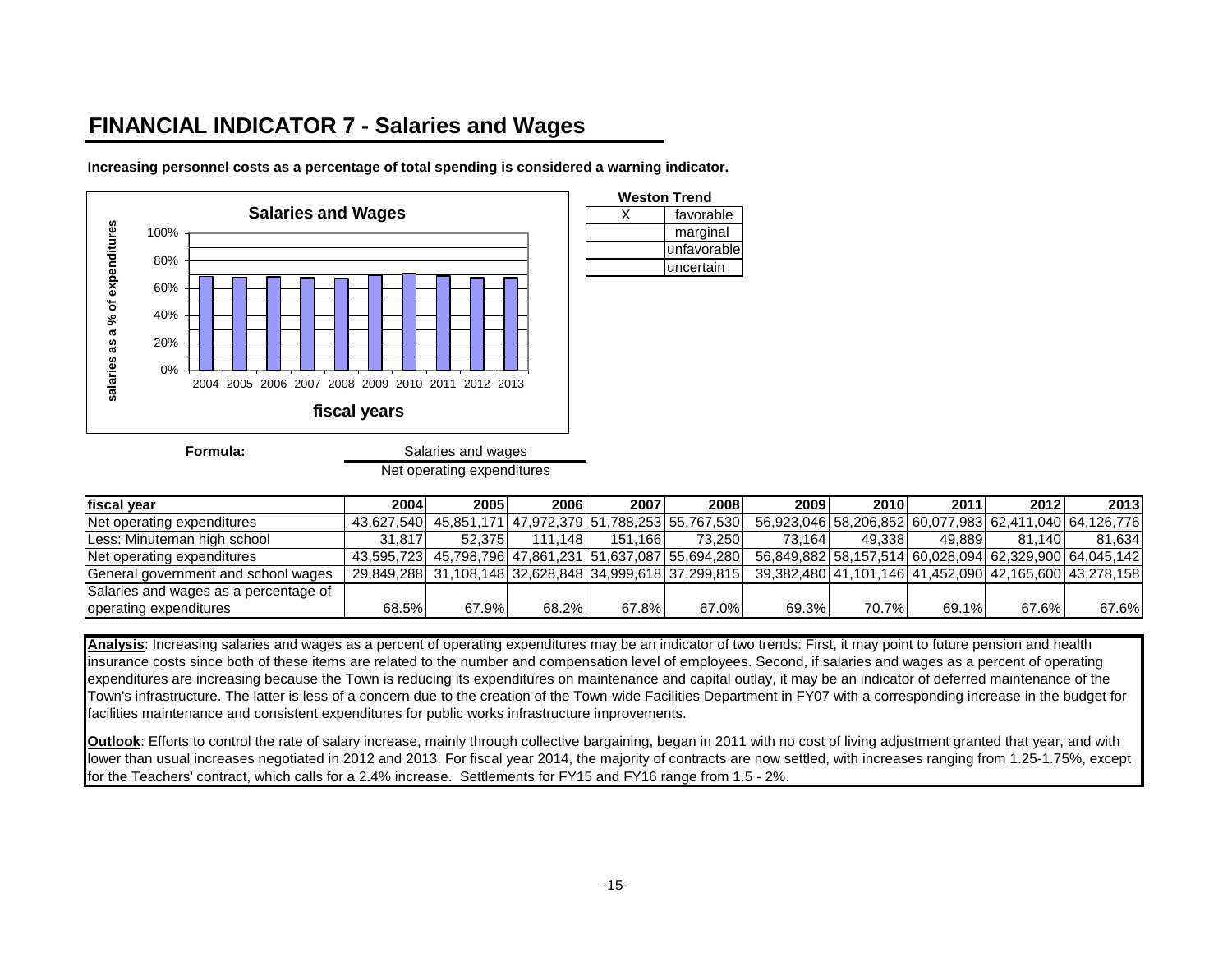# **FINANCIAL INDICATOR 8 - Employee Benefits**



**Increasing benefit costs as a percentage of wages and salaries is considered a warning indicator.**

| <b>Ifiscal vear</b>                       | 2004          | 2005                     | 2006       | 2007       | 2008       | 2009            | <b>2010</b> | 2011         | 2012       | 2013       |
|-------------------------------------------|---------------|--------------------------|------------|------------|------------|-----------------|-------------|--------------|------------|------------|
| <b>Employee benefits</b>                  | 395.434."     | 8.472.737                | 9.736.482  | 1.038.441  | 1.966.324  | 11.633.801      | 10.688.623  | .891<br>.488 | 12.377.929 | 13.121.378 |
| Wages and salaries-general government*    | 8.747.549     | 8.934.051                | 8.941.273  | 10.180.143 | 10.438.788 | .3551<br>11.111 | 11.285.704  | .330.101     | 11.785.685 | 12.110.417 |
| Wages and salaries-schools                | 21.101.739    | 22.174.097               | 23.687.575 | 24.819.475 | 26.861.027 | 28.271.126      | 29.815.441  | 30.121.990   | 30.379.915 | 31.167.741 |
| Total-wages and salaries                  | 29.849.288    | 31.108.148               | 32.628.848 | 34,999,618 | 37.299.815 | 39.382.480      | 41.101.146  | 41.452.090   | 42.165.600 | 43.278.158 |
| Benefits spending as a percentage of      |               |                          |            |            |            |                 |             |              |            |            |
| wages and salaries                        | <b>24.8%</b>  | 27.2%l                   | 29.8%      | 31.5%      | 32.1%      | 29.5%           | 26.0%       | 28.7%        | 29.4%      | 30.3%      |
| $\sim$ $\sim$<br>$\overline{\phantom{a}}$ | $- - - - - -$ | $\overline{\phantom{0}}$ |            |            |            |                 |             |              |            |            |

*\* General Government wages and salaries includes BSA, Water and Recreation but excludes police details*

**Analysis**: Fringe benefits represent a significant share of the Town's operating costs, and this analysis understates certain fringe benefits such as sick leave buy back liabilities and postemployment benefits. Starting in 2010, Town employees and retirees enrolled in the state-run Group Insurance Commission (GIC) health insurance programs. The change to the GIC program resulted in more substantial savings to the Town in 2010, and a slowing rate of increase in subsequent years. Despite that, benefits spending as a % of salaries has increased, primarily because of lower salary increases granted since 2011.

**Outlook**: As more municipalities in eastern Massachusetts join the GIC, premium costs may rise due to more people using higher cost Boston area medical providers; however, the GIC is taking steps to offer lower cost plans with more limited benefits. The Town's 6 year contract with the GIC expires 6/30/15. Whether or not we stay in the GIC and under what terms (i.e. change in premium contribution split) is subject to the collective bargaining process.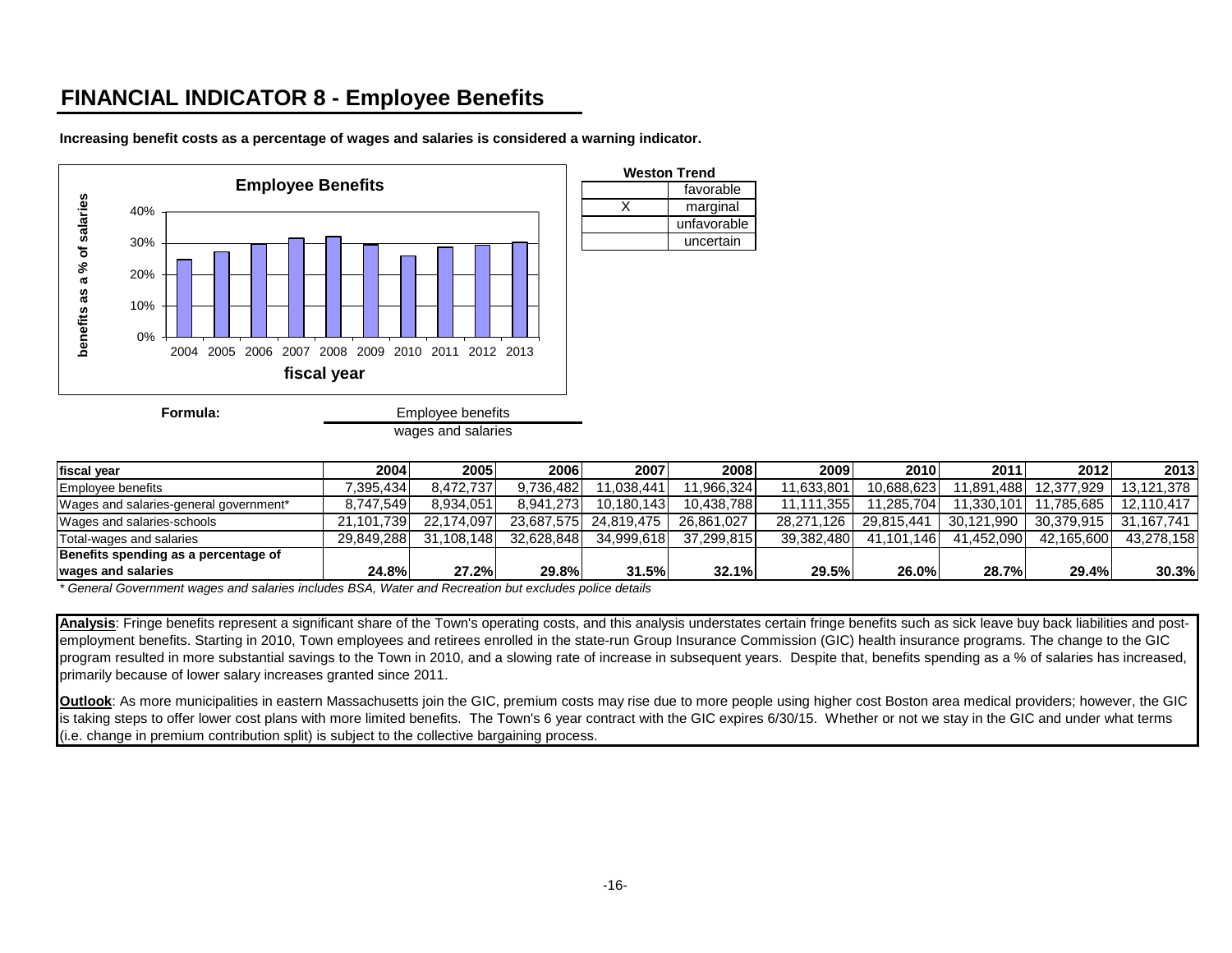# **FINANCIAL INDICATOR 9 - Unfunded Liabilities (Sick/Vacation Leave)**



**Increasing unfunded liabilities per municipal employee is considered a warning indicator.**

| Formula: | accrued sick/vacation leave |
|----------|-----------------------------|
|          | number of employees         |

| fiscal year                                   | 2007      | 2008      | 2009      | 2010      | 2011     | 2012    | 2013*                |
|-----------------------------------------------|-----------|-----------|-----------|-----------|----------|---------|----------------------|
| Unfunded sick and vacation leave (per audit)  | 2,089,685 | 2,107,386 | 2,091,441 | 2,047,400 | .994,554 |         | 2,149,802 2,390,353  |
| Amount funded (compensated absence fund bal.) | 183,359   | 108,783   | 140,951   | 153,686   | 183,964  | 259,180 | 320.073              |
| Net unfunded liability                        | .906,326  | .998,603  | ,950,490  | .893,714  | ,810,590 |         | 1,890,622  2,070,280 |
| Number of eligible employees                  | 177       | 181       | 177       | 1771      | 177      | 178I    | 178                  |
| Accrued unfunded sick/vacation liability per  |           |           |           |           |          |         |                      |
| employee                                      | 10,770    | 11,042    | 11,020    | 10,699    | 10,229   | 10,621  | 11,631               |
| <i>*unaudited</i>                             |           |           |           |           |          |         |                      |

favorable

unfavorable uncertain

**Analysis**: The Town allows municipal and some school employees to accumulate a portion of unused sick leave to be paid upon retirement or resignation after 12 years of service. Non-union employees hired after 1/1/11 are no longer eligible, as well as members of the Police Superior Officers' union, the Police Chief, and the Town Manager. Vacation accrual is limited, and by law must also be paid.

**Outlook**: Through the establishment of a reserve fund, a small portion of this liability has been funded. An effort has now begun to limit or eliminate the payment for unused sick leave in order to reduce the potential liability, however in order to apply it to most employees, it is subject to the collective bargaining process.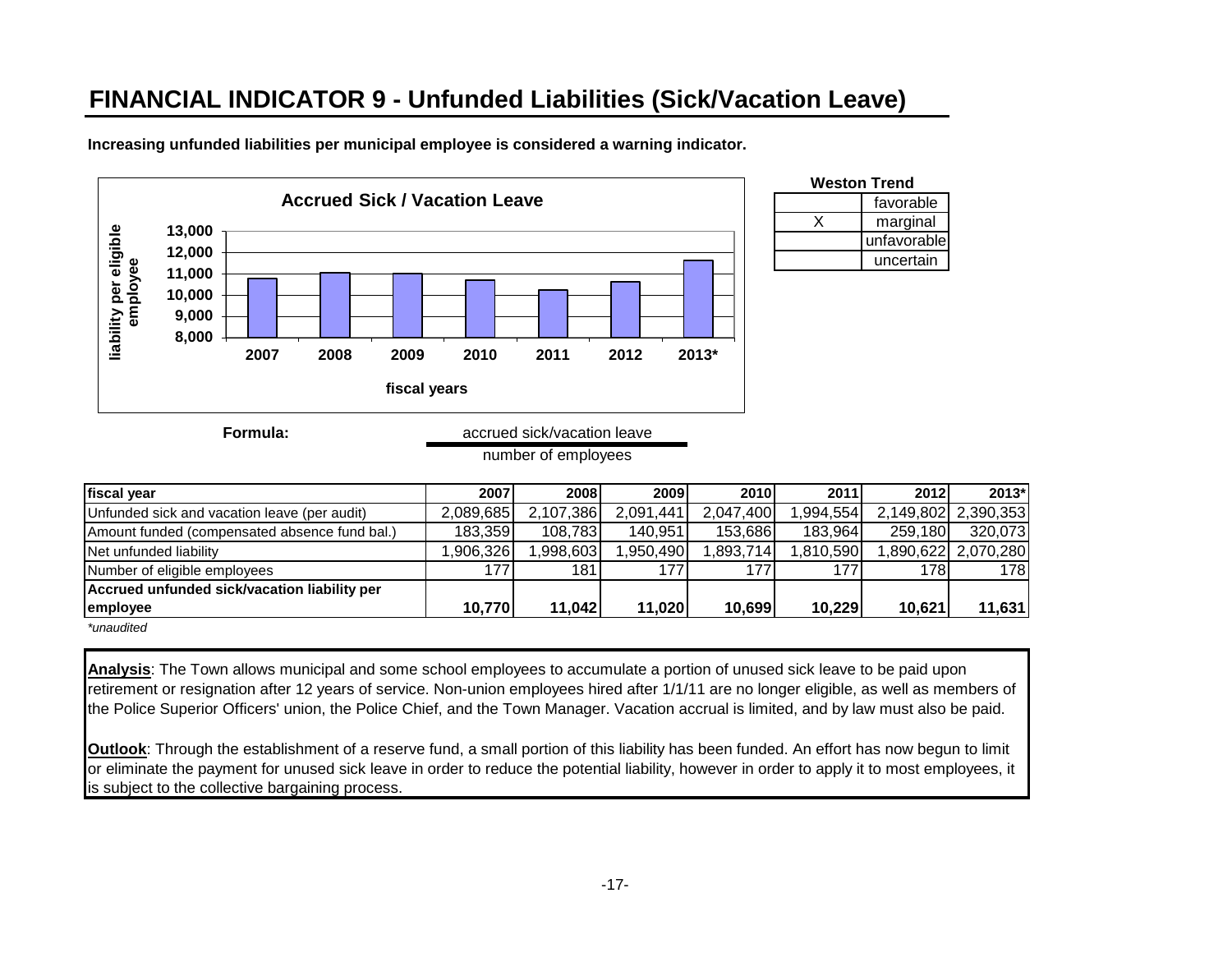# **FINANCIAL INDICATOR 10 - Pension Liability**

**An unfunded pension liability or increase in the unfunded liability is considered a warning indicator.**



| lcalendar vear          | 2000  | 2002  | 2004                                                                                  | 2006   | 2008  | <b>2010</b> | 2012  |
|-------------------------|-------|-------|---------------------------------------------------------------------------------------|--------|-------|-------------|-------|
| <b>IPension assets*</b> |       |       | 23,987,645  23,079,156  23,709,310   24,953,073  31,001,714  31,583,111   32,345,383  |        |       |             |       |
| Pension liability       |       |       | 38.079.848  40.999.698  47.936.250   55.649.871   63.518.002  75.443.253   85.081.793 |        |       |             |       |
| lPercent funded         | 63.0% | 56.3% | 49.5%l                                                                                | 44.8%l | 48.8% | .9%<br>41   | 38.0% |

\*assets are prorated by community based on the entire Middlesex Retirement System and do not reflect Weston's actual contributions

**Analysis**: Weston is a member of the Middlesex Retirement System (MRS), a regional system which pools and manages the pension system assets. The assets are derived from the employee and employer (town) contributions. The MRS also manages the payment of retirement benefits, in accordance with State law, for all retirees of the system. A previous 1988 law change required the retirement liability to be fully funded by 2028. The Municipal Relief Bill, Ch. 188 of the Acts of 2010 provides the option to extend that to June 30, 2040, and MRS has since decided to extend the funding schedule to June 30, 2035. Many retirement systems in Massachusetts made substantial progress in reaching this requirement during the strong stock market period of the mid to late 1990's, but the MRS, was less successful, choosing instead to reduce employer contributions rather than fund the liability. When implementing Weston's reserve policy, it was determined that no additional amount beyond what is assessed by MRS should be set aside. In FY10, the MRS assessment decreased unexpectedly due to a five-year smoothing used to calculate assessments. In order to be prepared for an unexpected increase in the future, the FY10 and FY11 budgets included \$200,000 each year for a pension reserve. Assets are managed by PRIT.

**Outlook**: The Middlesex Retirement System's actuarial study as of 1/1/12 shows the continued upward trend in the Town's pension liability with very little growth in the Town's pension assets due to a poor economic period from 1/1/10 to 1/1/12 and the actuarial smoothing done in response to the market crash in 2008. With increased scrutiny from bond rating agencies regarding unfunded pension and OPEB obligations, it may be necessary for the Town to address the unfunded liability through additional contributions to the pension reserve or voluntarily contributing more than the mandatory annual assessment.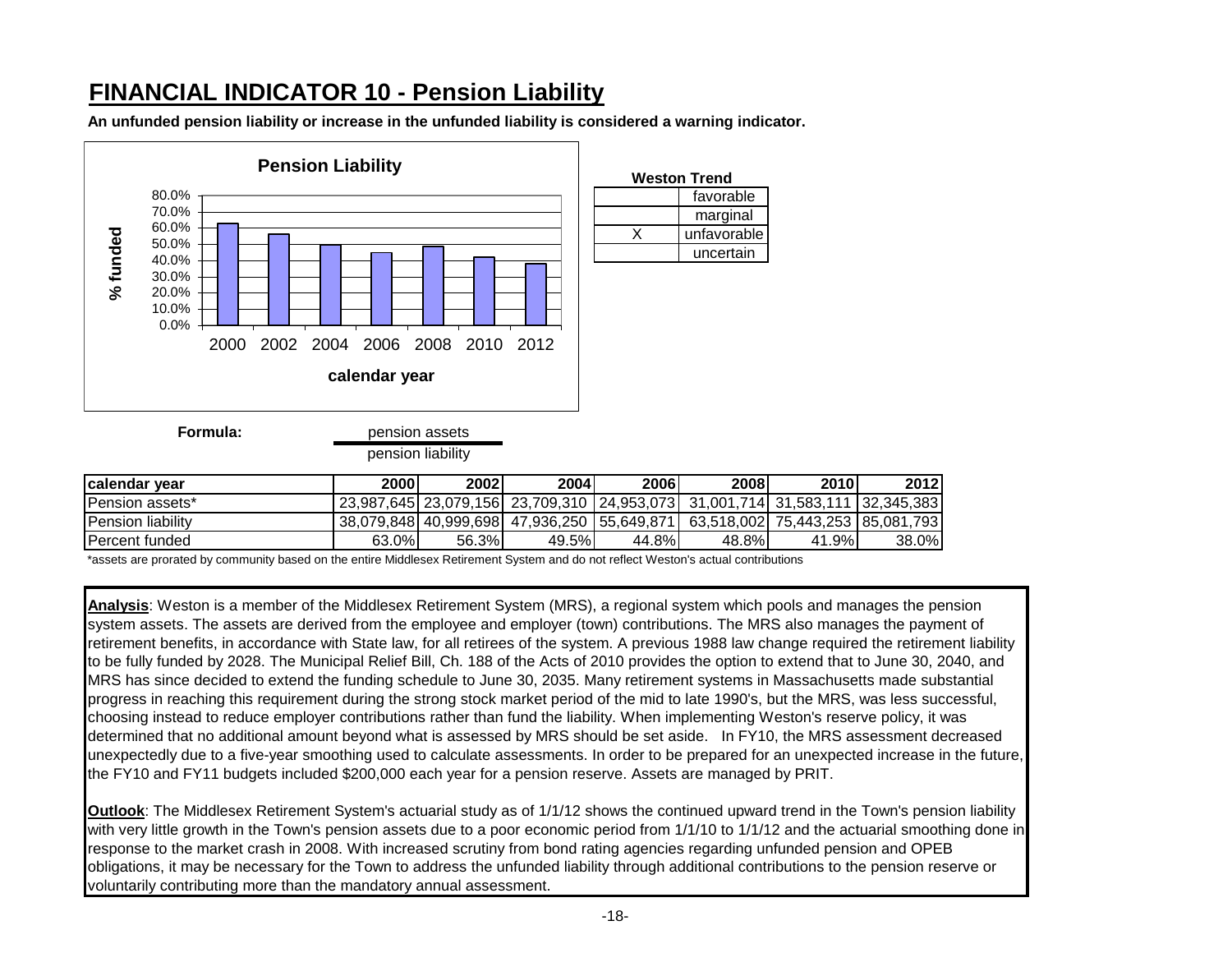# **FINANCIAL INDICATOR 11 - Pension Benefits Paid**

**Increasing annual benefits paid as a percentage of pension assets is considered a warning indicator.** 



| Weston Trend |             |  |  |  |  |  |  |
|--------------|-------------|--|--|--|--|--|--|
|              | favorable   |  |  |  |  |  |  |
|              | marginal    |  |  |  |  |  |  |
|              | unfavorable |  |  |  |  |  |  |
|              | uncertain   |  |  |  |  |  |  |

**Formula:**

annual benefits paid

pension assets

| calendar year           | 2000      | 2002      | <b>20041</b>                                                                          | 2006      | 2008      | 2010      | 2012      |
|-------------------------|-----------|-----------|---------------------------------------------------------------------------------------|-----------|-----------|-----------|-----------|
| IPension assets*        |           |           | 23,987,645  23,079,156  23,709,310   24,953,073   31,001,714  31,583,111   32,345,383 |           |           |           |           |
| IAnnual Benefits Paid   | 2.172.396 | 2,554,761 | 2.987.487                                                                             | 3.377.014 | 3.902.902 | 4.508.800 | 4.829.561 |
| IPercent Paid of Assets | 9.1%      | ו%1<br>11 | 12.6%                                                                                 | 13.5%     | 12.6%     | $14.3\%$  | 14.9%     |

\*assets are prorated by community based on the entire Middlesex Retirement System and do not reflect Weston's actual contributions

**Analysis**: This indicator provides a snapshot of the benefits paid in the years for which the actuarial value of the Town's pension assets are known. One factor of the increase in Benefits Paid is the 20% increase in the number of Weston retirees from 2000 (185 retirees) to 2012 (222 retirees). Pension Assets are based on the Actuarial Value of the assets versus the Market Value. The market value of Middlesex Retirement System assets increased 12.32% in 2010 and 0.19% in 2011. The actuarial value of assets gradually recognizes market value fluctuations over five years; therefore the actuarial value of assets only increased 2.49% in 2010 and 1.22% in 2011. An increase in the ratio of plan benefits to assets can indicate serious problems in the management of the pension plan.

**Outlook:** As long term employees retire who have contributed 5% and 7% to the Middlesex Retirement System they are replaced by new employees who pay 9% plus 2% over \$30,000. Employee contributions have increased 267% for 9% plus 2% contributors over the past 12 years. There has been a 63% reduction in the contributions of 5% and 7% employees.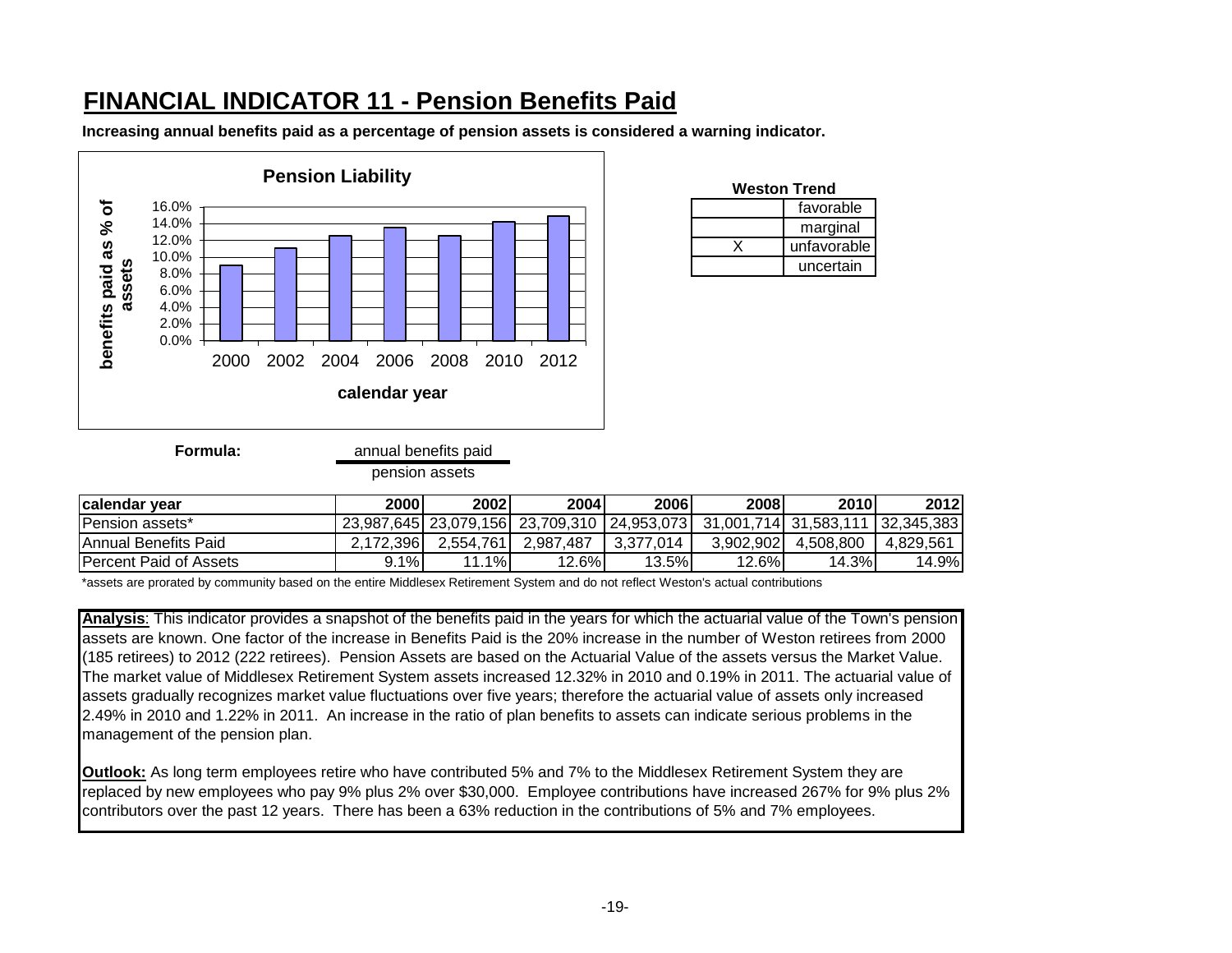# **FINANCIAL INDICATOR 12 - OPEB Liability (Retiree Health Insurance)**

**An unfunded liability for post employment benefits or increase in the unfunded liability is considered a warning indicator.**



**Formula:**

OPEB trust fund balance + Actual contributions

Annual Required Contribution (ARC)

| fiscal year                                    | 2008      | 2009      | 2010      | 2011      | <b>2012</b> | 2013      | $2014*$   |
|------------------------------------------------|-----------|-----------|-----------|-----------|-------------|-----------|-----------|
| <b>OPEB</b> trust fund balance                 | 60,000    | 103.800   | 156.820   | 217,792   | 3.510.050   | 4.867.924 | 6,818,684 |
| Contribution to OPEB Trust Fund                | 30,000    | 40.000    | 50,000    | 60,000    | 3,286,313   | 1.606.000 | ,631,367  |
| <b>Pay As You Go - Retiree Health Payments</b> | 2,407,843 | 2.694.219 | ,873,202  | 2.000.171 | 2,163,847   | 2.203.004 | 2,348,908 |
| <b>Annual required contribution (ARC)**</b>    | 5,449,403 | 5.729.664 | 3.466.896 | 3.628.626 | 3,846,696   | 3.828.592 | 3.992.798 |
| IPercent of ARC funded                         | 44.7%     | 47.7%I    | 55.5%l    | 56.8%     | 141.7%      | 99.5%     | 99.7%     |

*\*As of July, 2013 bank statements*

*\*\*Normal cost + 30 years amortization of unfunded actuarial accrued liability*

**Analysis**: Weston has been required to report its liability for post employment benefits (retiree health insurance) on its audited financial statements since fiscal year 2007. The most recent updated actuarial study has determined the long-term liability to be approximately \$79 million with no pre-funding. There is currently no legal requirement to fund this liability; however, there may be in the future, and financial prudence dictates that efforts should be made to address the OPEB liability. Beginning in fiscal year 2012, a significant effort was made to fund the long-term liability. That year's contribution was comprised of \$2 million that was transferred from the Town's health insurance trust fund and an appropriation of \$1.2 million. In fiscal year 2013, the appropriation was increased to \$1.356 million and an additional \$250,000 was approved at special town meeting. The fiscal year 2014 contribution of \$1,631,367 matched the ARC set forth in the most recent actuarial report commissioned by the Town.

**Outlook**: Although this is a signifcant long-term liability, Weston is a leader in funding the full ARC. As long as we continue to do this annually, we will reduce the long-term liability, which drops from \$79 million to \$47 million if fully pre-funded.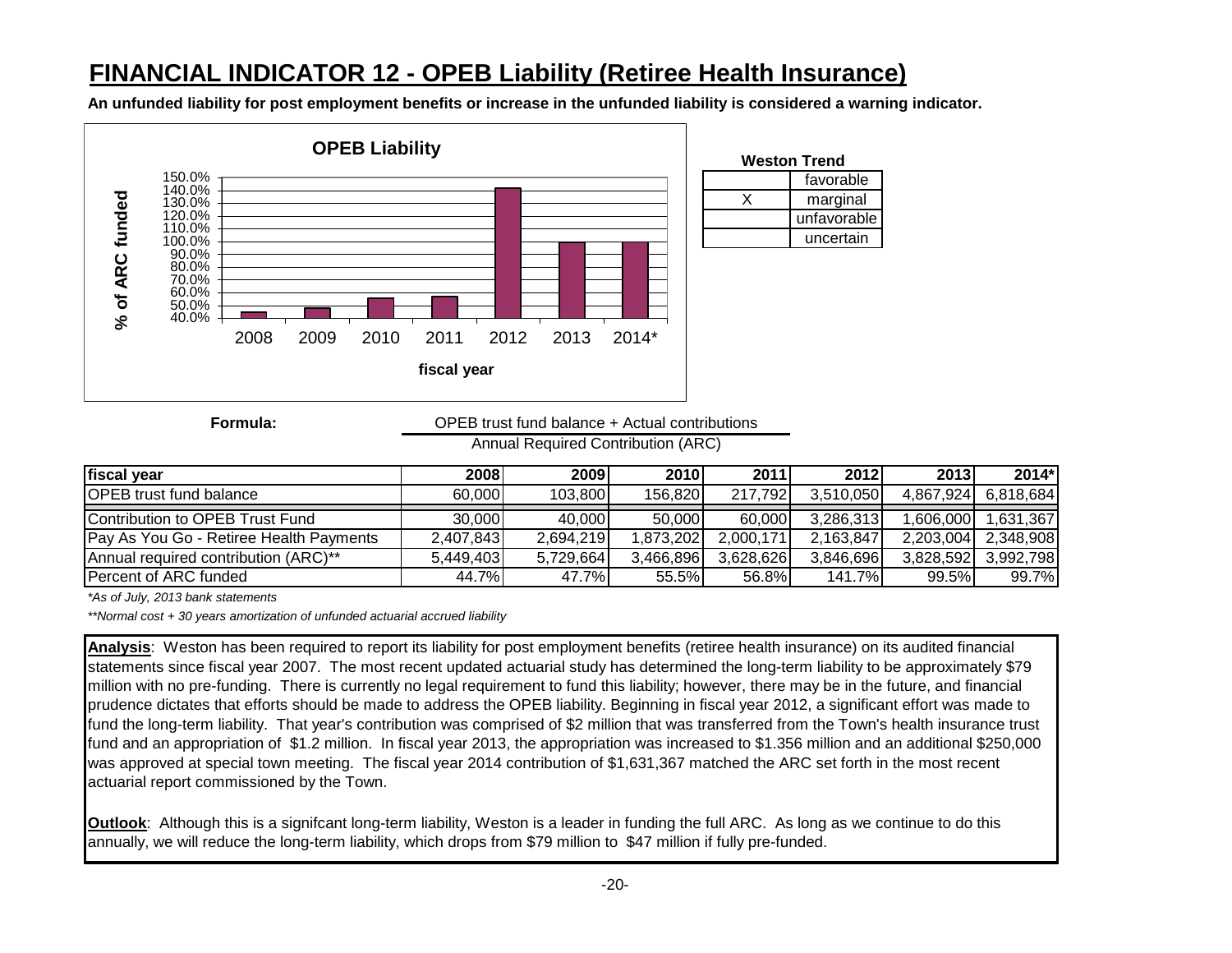### **FINANCIAL INDICATOR 13 - Debt Service**

**Debt Service per Operating Revenues Debt Service per Household**

**Debt service exceeding 15 percent of operating revenues is considered a warning indicator by the credit rating organizations.**



debt service operating revenues/household

| fiscal vear                             | 2004           | 2005       | 2006       | 2007       | 2008       | 2009      | 2010      | 2011      | 2012                                        | 2013       |
|-----------------------------------------|----------------|------------|------------|------------|------------|-----------|-----------|-----------|---------------------------------------------|------------|
| Exempt debt service (net of SBA)        | 5.599.897      | 5.664.033  | 5.929.773  | 6.378.930  | 7,391,436  | 421.531.^ | 7,205,902 | 6,810,118 | 7,266,714                                   | 6,747,256  |
| Non exempt debt service                 | 121.444        | 167.376    | 79.458     | 41.765     | 62.806     | 71.7521   | 63.181    | 51.317    | 48.283                                      | 44.159     |
| Total debt service                      | 341.،<br>5.721 | 5,831,409  | 6.009.231  | 6.420.695  | 7.454.2421 | 7,493,283 | 7,269,083 | 6,861,435 | 7,314,997                                   | 6,791,415  |
| Gross operating revenues/transfers      | 51.727.843     | 54.447.205 | 59.714.178 | 63.781.914 | 68.327.434 |           |           |           | 70,220,100 70,641,472 73,117,964 72,957,723 | 73.630.500 |
| <b>Households</b>                       | 3.477          | 3,569      | 3,596      | 3,597      | 3,589      | 3,595     | 3,595     | 3,613     | 3,618                                       | 3.624      |
| Debt service as a % of gross oper. rev. | 11.06%         | 10.71%     | 10.06%     | 10.07%     | 10.91%     | 10.67%    | 10.29%    | 9.38%     | $10.03\%$                                   | 9.22%      |
| <b>IDebt service per household</b>      | .645           | .634       | 1,671      | .785       | 2,077      | 2,084     | 2,022     | 1,899     | 2,022                                       | 1,874      |

**Analysis**: Though Weston's debt service has increased due to the effort in the last 10-15 years to address deferred maintenance of municipal and school buildings, nearly all of the debt is exempt from the limits of Proposition 2 1/2. As such, this fixed cost does not place a demand on the Town's operating budget. It does, however, mean that the portion of total property taxes funding debt will remain significant for a number of years. The best way to keep these indicators below warning levels is to time new debt service for proposed capital projects with retiring debt, which the Town has been careful to do*.* Acknowledging the growing importance of monitoring debt, a formal Debt Policy was adopted in FY07.

**Outlook**: The Finance Committee has been monitoring this indicator and has reported the status at each town meeting proposing any significant new debt. Debt service per household is expected to peak in FY16, taking into account the projected cost of replacing the Police Station, which is the last major building project for the foreseeable future.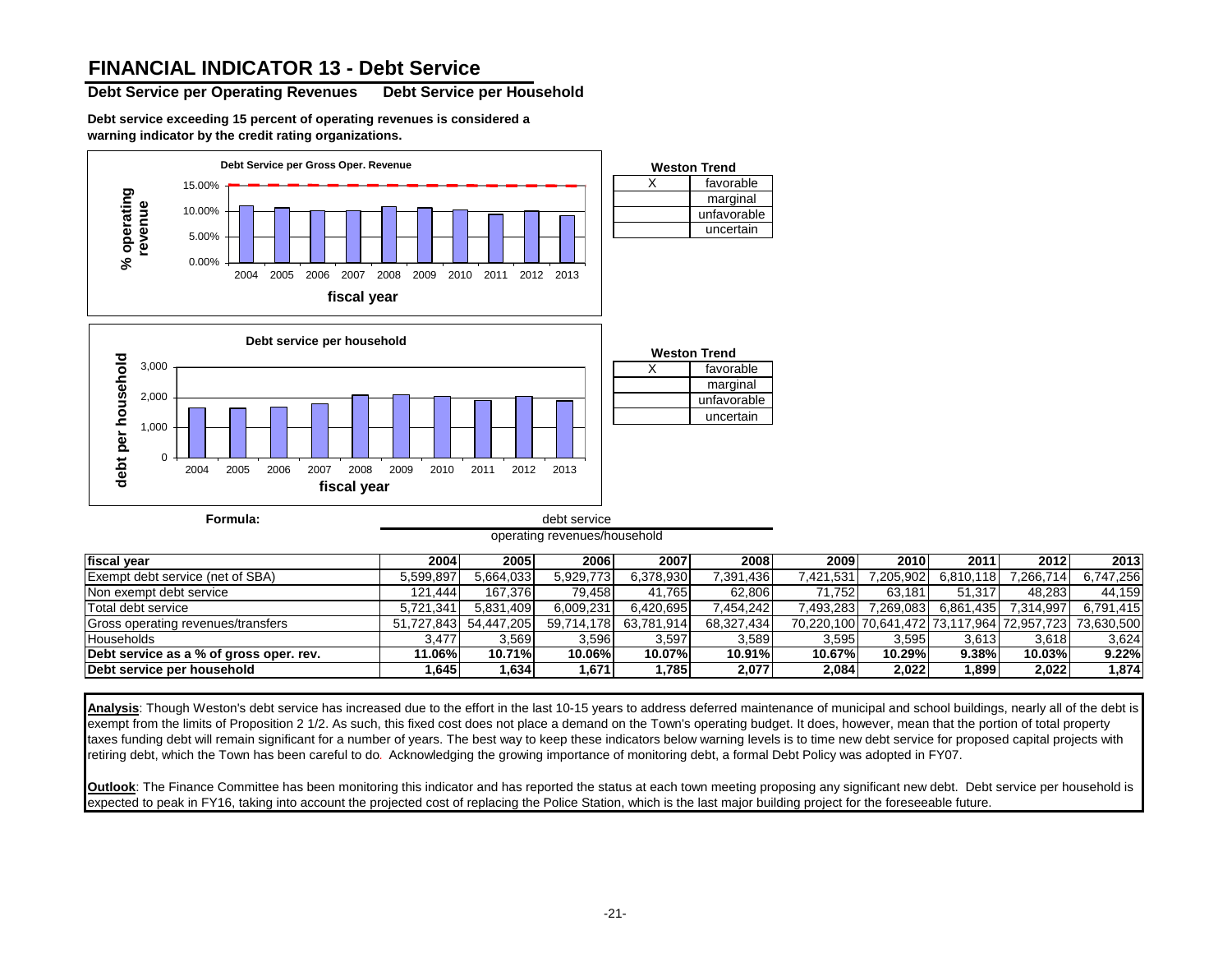## **FINANCIAL INDICATOR 14 - Long Term Debt**

**Overall debt exceeding 10 percent of assessed valuation is considered a warning indicator by the credit rating organizations. Overall debt exceeding 15 percent of per capita income is considered a warning indicator by the credit rating organizations.**



| fiscal vear                                  | 2004          | 2005 l        | 2006       | 2007       | 2008       | 2009       | 2010       | 2011       | 2012                                                                                              | 2013          |
|----------------------------------------------|---------------|---------------|------------|------------|------------|------------|------------|------------|---------------------------------------------------------------------------------------------------|---------------|
| outstanding long term debt                   | 52.996.864    | 55.662.132    | 66.264.398 | 67.291.665 | 64.314.932 | 58.214.199 | 57.744.457 | 67.690.004 | 62.474.332                                                                                        | 74.723.333    |
| assessed valuation                           | 4,304,171,200 | 4,625,622,800 |            |            |            |            |            |            | 4,855,540,000 5,013,872,600 5,102,207,400 5,172,262,600 5,232,011,700 5,260,804,800 5,223,472,800 | 5.195.430.200 |
| per capita income est. (U.S. Census & IRS)   | 89,073        | 89.073        | 89.073     | 96.475     | 96.475     | 96.475     | 96.475     | 96.475     | 96.475                                                                                            | 96.475        |
|                                              |               |               |            |            |            |            |            |            |                                                                                                   |               |
| Long term debt as a % of assessed valuation  | 1.23%         | .20%          | $.36\%$    | .34%       | .26%       | .13%       | .10%       | .29%       | $20\%$                                                                                            | 1.44%         |
| Long term debt per capita as a % of personal |               |               |            |            |            |            |            |            |                                                                                                   |               |
| income per capita*                           | 5.36%         | 5.64%         | 6.76%      | 6.41%      | 5.95%      | 5.40%      | 5.19%      | 6.11%      | 5.58%                                                                                             | 6.69%         |

Analysis: These financial indicators are evaluated by the credit rating organizations because they are measures of both a community's debt burden as well as its level of effort in investing in its capital facilities. On both measures, Weston has a strong profile, and positive outlook. The per capita income figures come from the U.S. Census Bureau's 5-Year Estimates which are weighted and are significantly more conservative than the MassDOR's Division of Local Services per capita income calculation.

**Outlook**: Outstanding long term debt is expected to peak in FY15 at approximately \$93 million when bonds have been issued for all of the previously approved and currently anticipated (including the Police Station) capital projects approved by the Town. Even in this peak year, the long term debt as a percent of assessed value will be under 2% and the longer term debt as a percent of per capita income will be under 9% (assuming no increase in per capita income).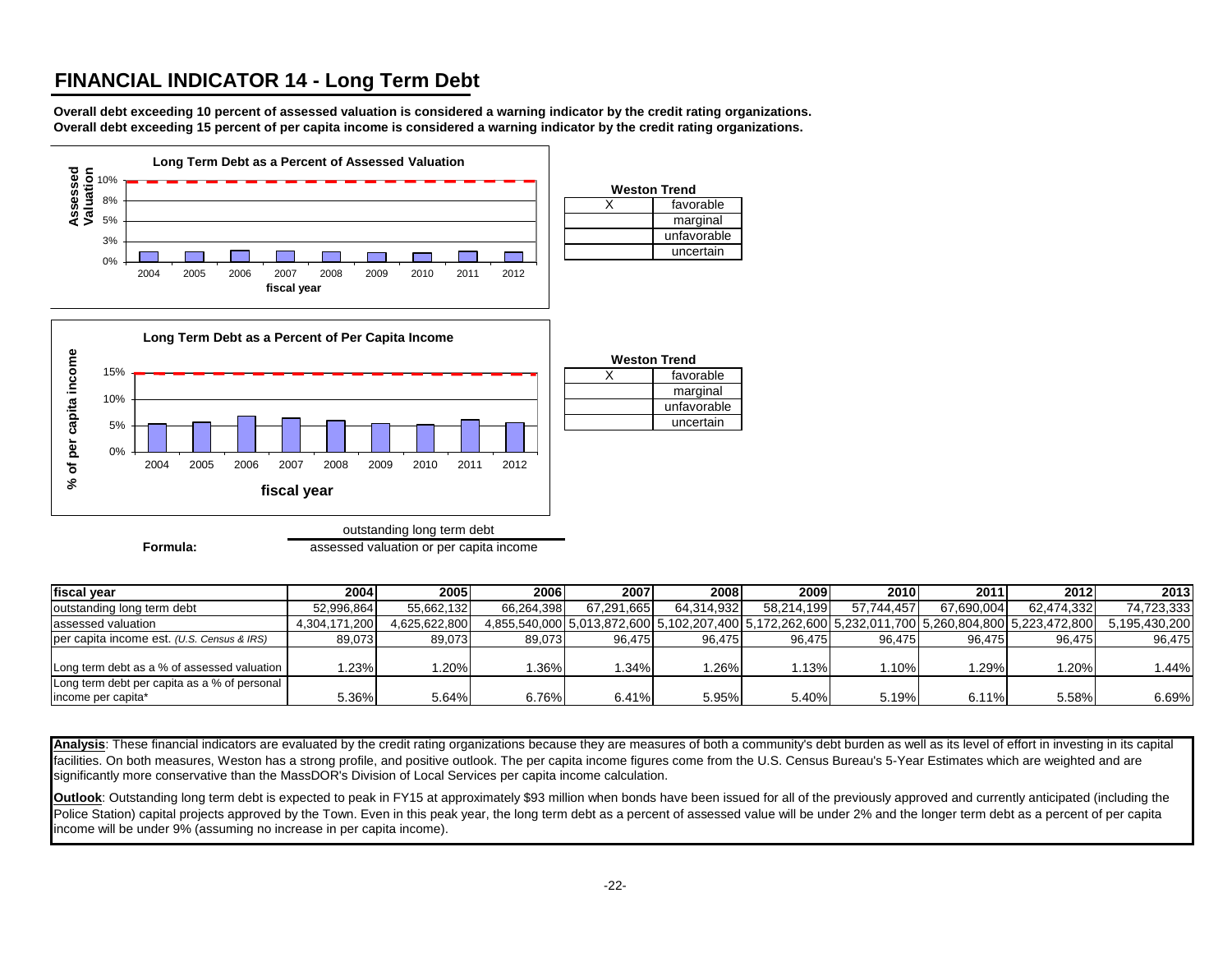## **FINANCIAL INDICATOR 15 - Reserves/Fund Balance**

**Declining reserves as a percentage of operating revenues is considered a warning indicator. The Government Finance Officers Association recommends that undesignated fund balance be 5-15 percent of** 



**Formula:**

Undesignated Fund Balance

Operating Revenues

| fiscal year                           | 2004       | 2005       | 2006       | 2007       | 2008       | 2009       | 2010       | 2011      | 2012                             | 2013 Proj. |
|---------------------------------------|------------|------------|------------|------------|------------|------------|------------|-----------|----------------------------------|------------|
| Undesignated fund balance (audit)     | 2,500,970  | ,264,980   | 2,772,800  | 3,604,523  | 3,407,326  | 3.741.518  | 5,624,582  | 4,331,313 | 4,901,251                        | 4,459,884  |
| Und. fund bal. (incl. adj. free cash) | ,467,051   | ,248,088   | 2,366,638  | 2,469,546  | 3,153,673  | 2,948,558  | 4,255,473  | 3,463,758 | 3,853,659                        | 3,318,323  |
| Stabilization fund                    | 12,160     | 12,421     | 116,975    | 512,421    | 825,092    | 1,132,577  | 1,404,907  | 1,695,880 | 975,743                          | 2,234,505  |
| <b>Other Reserves</b>                 | 140.931    | 391.691    | 516,007    | 391.740    | 470,650    | 942,477    | .256,397   | 1,556,022 | .977,335                         | 2,141,710  |
| Net operating revenues                | 46,127,946 | 48,783,172 | 53,784,405 | 57,402,984 | 60,863,735 | 62,828,664 | 63,435,564 |           | 66,307,846 65,691,009 66,883,244 |            |
| Undesignated fund balance as a %      |            |            |            |            |            |            |            |           |                                  |            |
| of net operating revenues*            | 5.1%       | 2.4%       | 4.8%       | 5.9%       | 5.4%       | 5.9%       | 8.5%       | 6.6%      | 7.3%                             | 6.5%       |
| Free cash + Stabilization fund +      |            |            |            |            |            |            |            |           |                                  |            |
| <b>Other Reserves as a % of net</b>   |            |            |            |            |            |            |            |           |                                  |            |
| operating revenue*                    | 3.3%       | 3.1%       | 5.2%       | 5.5%       | 7.1%       | 7.9%       | 10.4%      | 10.2%     | 11.7%                            | 11.2%      |

 *\* Calculated on net revenue in next FY*

**Anaylsis**: Undesignated Fund Balance and Free Cash are two similar measures of the Town's reserves. The first figure is from the Town's audited balance sheet while the latter is certified by the Department of Revenue. Reserves are one measure of the Town's ability to withstand financial emergencies and changes in the economy. It has been the Town's practice to appropriate 75 percent or more of its free cash balance each year for operating budget purposes, leaving little as a true reserve. Instead, the Town has made a concerted effort since FY06 to create and add to a Stabilization Fund and a variety of other targeted reserves. Since then, even during the economic downturn, the Town has made steady progress toward meeting the Government Finance Officers Association's recommendation that reserves be 5 - 15% of operating revenues. "Other Reserves" are comprised of the reserve accounts called for in the 2006 Reserve Policy, including contingency accounts for employee benefits, facilities maintenance, overlay for abatements and the Finance Committee Reserve Fund.

**Outlook**: Reserve targets need to be updated over time to keep up with growing net operating revenues.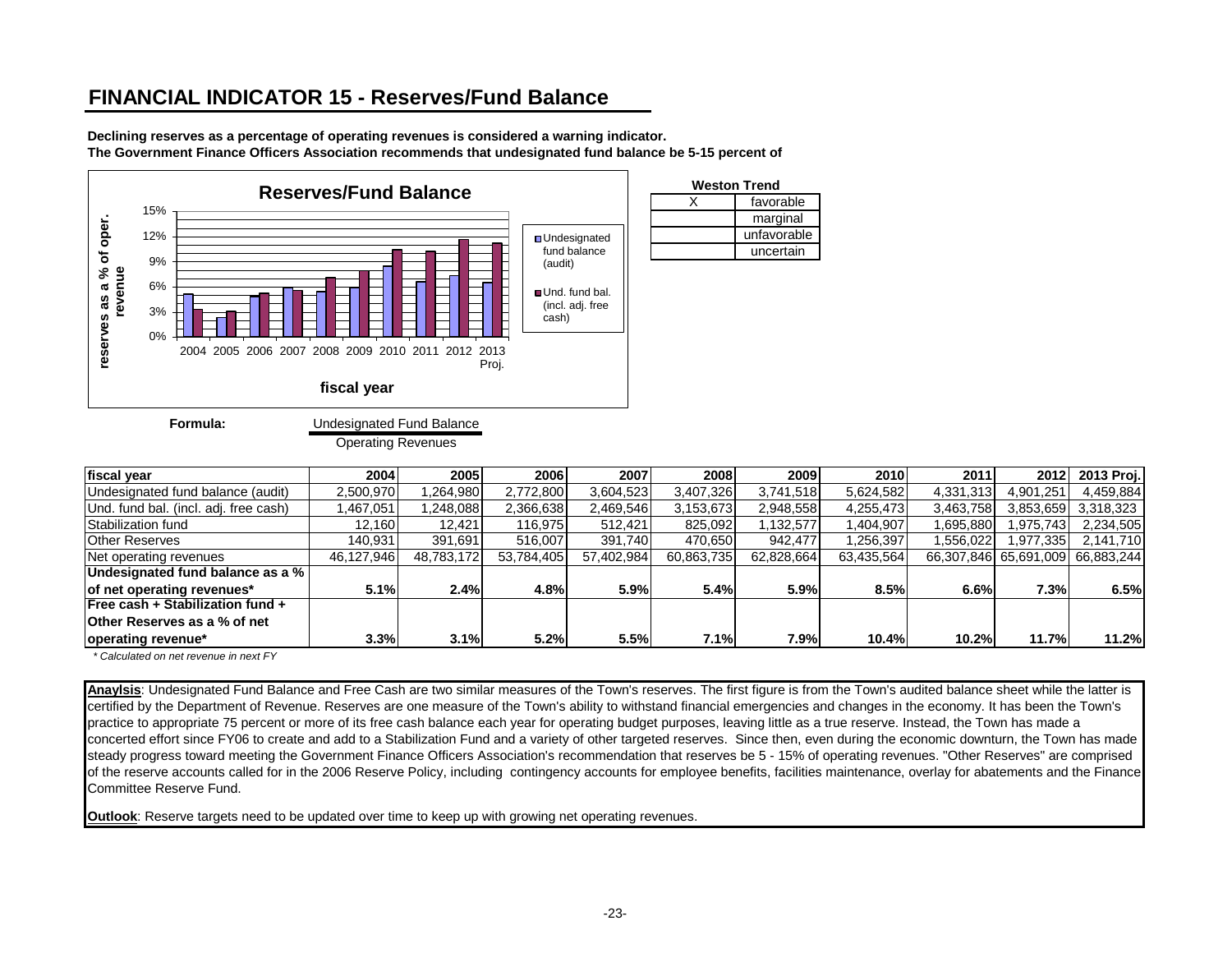# **FINANCIAL INDICATOR 16 - Population**



**Rapid changes in population which may affect service levels may be considered a warning indicator.**

| <b>Weston Trend</b> |             |  |  |  |  |  |  |
|---------------------|-------------|--|--|--|--|--|--|
|                     | favorable   |  |  |  |  |  |  |
|                     | marginal    |  |  |  |  |  |  |
|                     | unfavorable |  |  |  |  |  |  |
|                     | uncertain   |  |  |  |  |  |  |

**Formula:** *(shown in table and graph) (shown in table only)*

Population by age group Number of public school students

| year                              | 2000*  | 2006   | 2007   | 2008   | 2009   | 2010   | 2011   | 2012   | 2013   |
|-----------------------------------|--------|--------|--------|--------|--------|--------|--------|--------|--------|
| 0-17 years old                    | 3,532  | 3,048  | 2,941  | 3,015  | 2,971  | 3,000  | 2,954  | 2,945  | 2,870  |
| $18 - 34$ years old               | 1,084  | l,470  | ,501   | ,651   | 1,733  | 1,892  | ,883   | ,968   | 2,008  |
| 35 - 59 years old                 | 4,390  | 4,003  | 3,935  | 3,959  | 3,858  | 3,933  | 3,911  | 3,928  | 3,872  |
| 60 years and older                | 2,463  | 2,473  | 2,496  | 2,572  | 2,604  | 2,702  | 2,723  | 2,763  | 2,814  |
| <b>unknown</b>                    |        |        |        |        |        |        |        |        | 16     |
| <b>Total</b>                      | 11,469 | 10,999 | 10,875 | 11,198 | 11,166 | 11,534 | 11,478 | 11,608 | 11,580 |
| students in Weston public schools | 2,220  | 2,355  | 2,395  | 2,416  | 2,349  | 2,332  | 2,304  | 2,322  | 2,281  |

*\* 2000 is U.S. census data with 5-19 and 20-34 ranges*

**Analysis**: Weston's 2013 population dipped slightly from 2012 which represented a new high since 2000. The school-aged population of the Town has dropped over the past 3 years, while the student population for Weston's public schools dropped by about 2% in 2013. A decrease in students can reduce expenditures, but it may also reduce the many intergovernmental revenues and grants that are distributed according to population. That impact has been minimal since the Town does not rely heavily on State or Federal funding. The 60 years and older group has risen again, marking a 14% increase since 2000.

-24- **Outlook**: As the baby boomers age, the population of residents 60 years of age and older has steadily increased, creating additional demand for Council on Aging services.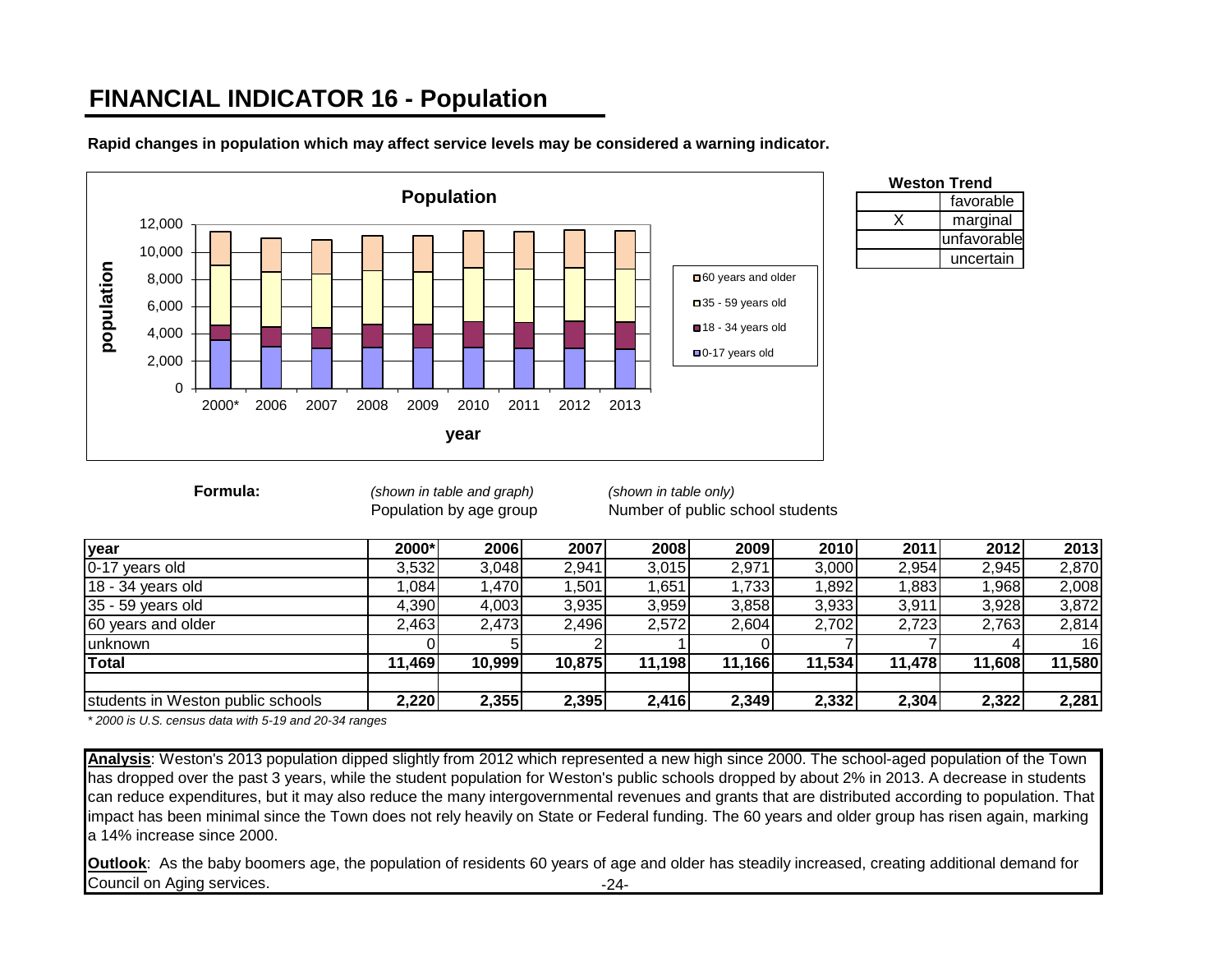### **Supplemental Data 1 - Chapter 70 Assistance**

|                   | <b>Students</b> | FY13 Chapter    | <b>State</b><br>Aid per |
|-------------------|-----------------|-----------------|-------------------------|
|                   | as of 5/13      | 70 Aid          | <b>Pupil</b>            |
| Bedford           | 2,525           | \$<br>3,729,646 | \$<br>1,477             |
| <b>Belmont</b>    | 3,823           | 5,724,243       | \$<br>1,497             |
| Cohasset          | 1,466           | 1,720,297       | \$<br>1,173             |
| Concord-Carlisle* | 3,784           | 4,726,779       | \$<br>1,249             |
| Dedham            | 2,757           | 3,890,648       | \$<br>1,411             |
| Dover-Sherborn*   | 2,137           | 2,546,419       | \$<br>1,192             |
| Duxbury           | 3,143           | 4,513,610       | \$<br>1,436             |
| Hingham           | 4,048           | 6,234,052       | \$<br>1,540             |
| Lexington         | 6,314           | 7,876,799       | \$<br>1,248             |
| Lincoln-Sudbury*  | 5,219           | 7,677,711       | \$<br>1,471             |
| <b>Natick</b>     | 5,009           | 7,640,286       | \$<br>1,525             |
| Needham           | 5,219           | 7,633,990       | \$<br>1,463             |
| Newton            | 12,150          | 16,173,152      | \$<br>1,331             |
| Waltham           | 5,045           | 7,701,998       | \$<br>1,527             |
| Wayland           | 2,635           | 3,250,268       | \$<br>1,233             |
| Wellesley         | 5,002           | 7,402,108       | $\frac{1}{2}$<br>1,480  |
| Westwood          | 3,103           | 4,382,005       | \$<br>1,412             |
| Winchester        | 4,172           | 7,166,699       | \$<br>1,718             |
| Average           |                 |                 | \$<br>1,410             |
| Weston            | 2,328           | \$<br>2,512,979 | \$<br>1,079             |



*\*includes Ch. 70 aid to both regional and local district* 

Analysis: The Chapter 70 formula is based on a variety of educational factors and is used by the State for determining the distribution of certain State aid received by Weston. Weston spends about \$19,000 per pupil on education, and state aid contributes less than 6 percent of that amount. Weston's Chapter 70 aid increased from FY06 to FY09, was reduced in FY10 and FY11, and has seen slight increases in FY12 and FY13.

**Outlook**: The Town recognizes that future increases in Chapter 70 Assistance are unlikely and has planned accordingly.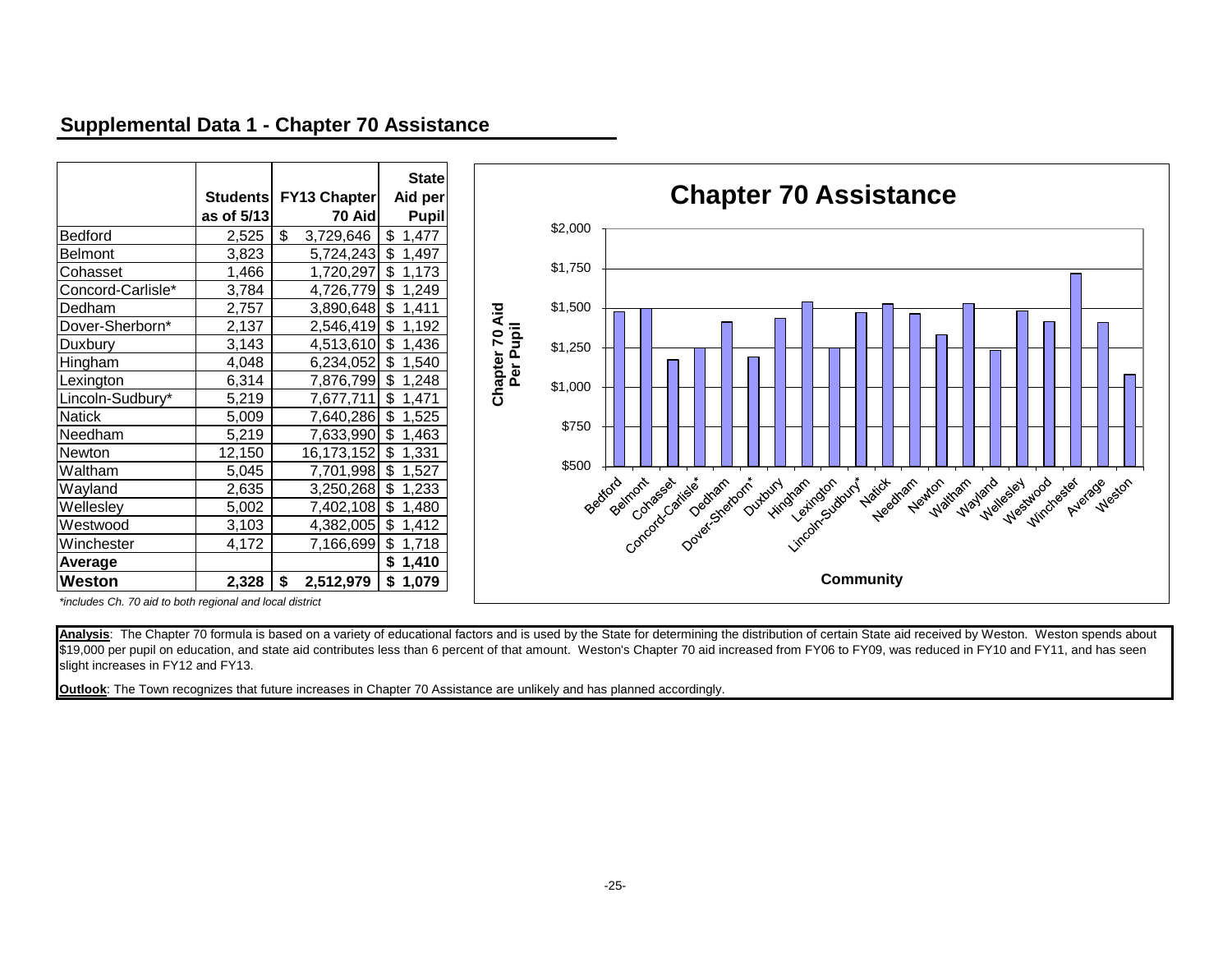|           | Average<br>Single<br>2012 | Average<br>Family Value Single Family Change<br>Value 2013 in Value |         | <b>Tax Rate</b><br>FY2012 | Percent Residential Residential<br>Tax Rate<br><b>FY2013</b> | Percent<br>Change<br>in Rate | Average<br>Single<br><b>Family Tax</b><br><b>Bill 2012</b> | Average<br>Single<br>Family<br>Tax Bill<br>2013 | Percent<br><b>Changel</b><br>in Tax<br><b>Bill</b> | \$17,500 | <b>FY13 Average Single Family Tax Bill</b>                              |  |  |
|-----------|---------------------------|---------------------------------------------------------------------|---------|---------------------------|--------------------------------------------------------------|------------------------------|------------------------------------------------------------|-------------------------------------------------|----------------------------------------------------|----------|-------------------------------------------------------------------------|--|--|
|           |                           |                                                                     |         |                           |                                                              |                              |                                                            |                                                 |                                                    |          |                                                                         |  |  |
| Bedford   | 518,274                   | 518,113                                                             | 0.0%    | 15.21                     | 15.37                                                        | 1.1%                         | 7,883                                                      | \$7,963                                         | 1.02%                                              | \$15,000 |                                                                         |  |  |
| Carlisle  | 694,282                   | 676,475                                                             | $-2.6%$ | 17.14                     | 17.68                                                        | 3.2%                         | 11,900                                                     | 11,960                                          | 0.50%                                              |          |                                                                         |  |  |
| Concord   | 851,546                   | 838,804                                                             | $-1.5%$ | 13.58                     | 14.07                                                        | 3.6%                         | 11,564                                                     | 11,802                                          | 2.06%                                              | \$12,500 |                                                                         |  |  |
| Dover     | 1,039,430                 | 999,240                                                             | $-3.9%$ | 11.92                     | 12.80                                                        | 7.4%                         | 12,390                                                     | 12,790                                          | 3.23%                                              |          |                                                                         |  |  |
| Duxbury   | 556,941                   | 560,042                                                             | 0.6%    | 13.79                     | 14.19                                                        | 2.9%                         | 7,680                                                      | 7,947                                           | 3.47%                                              | \$10,000 |                                                                         |  |  |
| Lexington | 697,462                   | 717,526                                                             | 2.9%    | 14.97                     | 15.20                                                        | 1.5%                         | 10,441                                                     | 10,906                                          | 4.46%                                              |          |                                                                         |  |  |
| Lincoln   | 964,663                   | 931,439                                                             | $-3.4%$ | 13.81                     | 14.23                                                        | 3.0%                         | 13,322                                                     | 13,254                                          | $-0.51%$                                           | \$7,500  |                                                                         |  |  |
| Needham   | 737,436                   | 744,764                                                             | 1.0%    | 10.95                     | 11.30                                                        | 3.2%                         | 8,075                                                      | 8,416                                           | 4.22%                                              |          |                                                                         |  |  |
| Sherborn  | 742,810                   | 704,016                                                             | $-5.2%$ | 18.22                     | 19.72                                                        | 8.2%                         | 13,534                                                     | 13,883                                          | 2.58%                                              | \$5,000  |                                                                         |  |  |
| Sudbury   | 621,420                   | 622,862                                                             | 0.2%    | 17.60                     | 17.99                                                        | 2.2%                         | 10,937                                                     | 11,205                                          | 2.45%                                              |          |                                                                         |  |  |
| Wayland   | 593,056                   | 588,530                                                             | $-0.8%$ | 19.01                     | 17.89                                                        | $-5.9%$                      | 11,274                                                     | 10,529                                          | $-6.61%$                                           | \$2,500  |                                                                         |  |  |
| Wellesley | 033,101                   | ,042,604                                                            | 0.9%    | 11.48                     | 11.70                                                        | 1.9%                         | 11,860                                                     | 12,198                                          | 2.85%                                              |          |                                                                         |  |  |
| Westwood  | 622,875                   | 623,722                                                             | 0.1%    | 14.48                     | 14.89                                                        | 2.8%                         | 9,019                                                      | 9,287                                           | 2.97%                                              |          | Bedioro<br>Caritale<br>Concord<br>Average<br>Dover<br>Dutoury<br>Weston |  |  |
| Average   | 744,100                   | 736,011                                                             | $-0.9%$ | 14.78                     | 15.16                                                        | 2.7%                         | 10,760                                                     | 10,934                                          | 1.62%                                              |          | ethological<br>Sherborn bound<br>Westwood<br>Needram<br>Wayland Galey   |  |  |
| Weston    | 1,374,319                 | 1,364,557                                                           | $-0.7%$ | 12.11                     | 12.40                                                        | 2.4%                         | 16,643                                                     | 16,921                                          | 1.67%                                              |          |                                                                         |  |  |

### **Supplemental Data 2 - FY13 Average Single Family Tax Bill**

Analysis: Weston's tax bill remains the highest among its comparable communities, in large part because the average single family value is 30.9% higher than the next highest average value (Wellesley). The Town's 2.4% increase in tax rate from 2012 to 2013 was consistent with the average increase of these comparable communities.